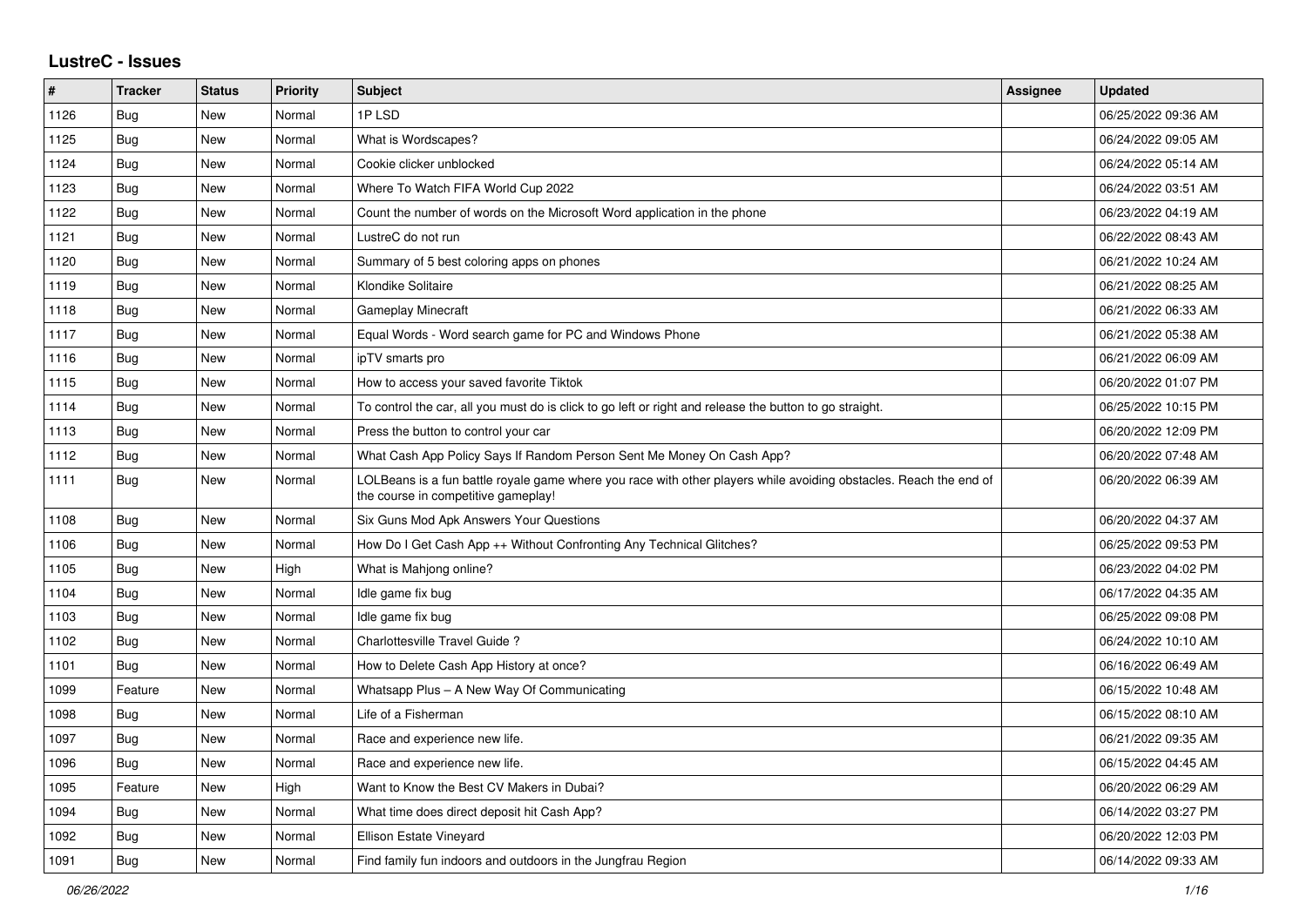| $\vert$ # | <b>Tracker</b> | <b>Status</b> | <b>Priority</b> | Subject                                                     | <b>Assignee</b> | <b>Updated</b>      |
|-----------|----------------|---------------|-----------------|-------------------------------------------------------------|-----------------|---------------------|
| 1090      | <b>Bug</b>     | New           | Normal          | Pay Someone To Do My Assignment                             |                 | 06/11/2022 03:15 PM |
| 1089      | <b>Bug</b>     | New           | Normal          | Pay Someone To Do My Assignment                             |                 | 06/15/2022 04:44 AM |
| 1087      | Bug            | New           | Normal          | How do new writers start out?                               |                 | 06/10/2022 03:25 PM |
| 1085      | Feature        | New           | Normal          | dcvghdcc asgdvgd dveduqwv ajdhvwd                           |                 | 06/09/2022 03:46 PM |
| 1084      | Bug            | New           | Normal          | <b>Trippie Redd</b>                                         |                 | 06/11/2022 09:05 AM |
| 1083      | <b>Bug</b>     | New           | Normal          | coin base review                                            |                 | 06/11/2022 09:13 AM |
| 1082      | <b>Bug</b>     | New           | Normal          | Reset chime bank password without phone number              |                 | 06/15/2022 11:56 AM |
| 1081      | Feature        | New           | Normal          | drift boss- the best driftitng game                         |                 | 06/15/2022 05:56 AM |
| 1080      | <b>Bug</b>     | New           | Normal          | How to use Math Wallet   Nexo wallet   CoinTiger Exchange   |                 | 06/15/2022 11:56 AM |
| 1079      | Bug            | New           | Normal          | How to get cheap psychology assignment?                     |                 | 06/15/2022 06:00 AM |
| 1078      | <b>Bug</b>     | New           | Normal          | What Bank Is Cash App On Plaid? Find Clarity And Assistance |                 | 06/15/2022 11:56 AM |
| 1077      | <b>Bug</b>     | New           | Normal          | Les excellentes façons d'utiliser ces images                |                 | 06/25/2022 03:19 PM |
| 1076      | <b>Bug</b>     | New           | Normal          | DedicatedHosting4u                                          |                 | 06/11/2022 09:15 AM |
| 1075      | Feature        | New           | Low             | Enjoy Free Services Of Toomics Mod APK For Android          |                 | 06/03/2022 10:00 AM |
| 1073      | Bug            | New           | Normal          | <b>Cricut Design Space</b>                                  |                 | 06/07/2022 09:34 PM |
| 1072      | <b>Bug</b>     | New           | Normal          | ij.start canon                                              |                 | 06/21/2022 06:56 PM |
| 1071      | <b>Bug</b>     | New           | Normal          | Cinema HD Review - Cinemahdv2.net                           |                 | 06/21/2022 06:54 PM |
| 1070      | Feature        | New           | Normal          | <b>Tableau Consulting Expertise</b>                         |                 | 06/09/2022 11:50 AM |
| 1069      | <b>Bug</b>     | New           | Normal          | how to get cash app support phone number 24*7 available     |                 | 06/21/2022 08:36 PM |
| 1068      | <b>Bug</b>     | New           | Normal          | 123.hp.com/laserjet                                         |                 | 05/31/2022 12:22 PM |
| 1067      | <b>Bug</b>     | New           | Normal          | Cricut.com/setup                                            |                 | 05/31/2022 12:19 PM |
| 1066      | Feature        | New           | High            | Using the default Routerlogin.net web address for setup     |                 | 05/31/2022 12:16 PM |
| 1065      | Bug            | New           | Normal          | The top foreign language training game in 2022              |                 | 06/07/2022 04:05 AM |
| 1063      | <b>Bug</b>     | New           | Normal          | 123.hp.com/laserjet                                         |                 | 05/28/2022 12:27 PM |
| 1062      | <b>Bug</b>     | New           | Normal          | Cricut.com/setup                                            |                 | 05/28/2022 12:26 PM |
| 1061      | Bug            | New           | Normal          | Cricut.com/setup                                            |                 | 05/28/2022 12:24 PM |
| 1060      | <b>Bug</b>     | New           | Normal          | How to Use Panda Helper to Speed Up Your iOS                |                 | 05/28/2022 09:12 AM |
| 1059      | I Bug          | New           | Normal          | 123.hp.com/laserjet                                         |                 | 05/28/2022 08:29 AM |
| 1058      | <b>Bug</b>     | New           | Normal          | Cricut.com/setup                                            |                 | 05/28/2022 08:28 AM |
| 1057      | Bug            | New           | Normal          | <b>CCPlay Education Edition APK</b>                         |                 | 06/07/2022 04:07 AM |
| 1056      | Feature        | New           | Normal          | Online Class Issues                                         |                 | 05/28/2022 12:44 AM |
| 1053      | <b>Bug</b>     | New           | Normal          | Game Geometry Dash                                          |                 | 05/26/2022 11:30 AM |
| 1052      | <b>Bug</b>     | New           | Normal          | Build Now GG is a new battle royale game.                   |                 | 05/26/2022 04:24 AM |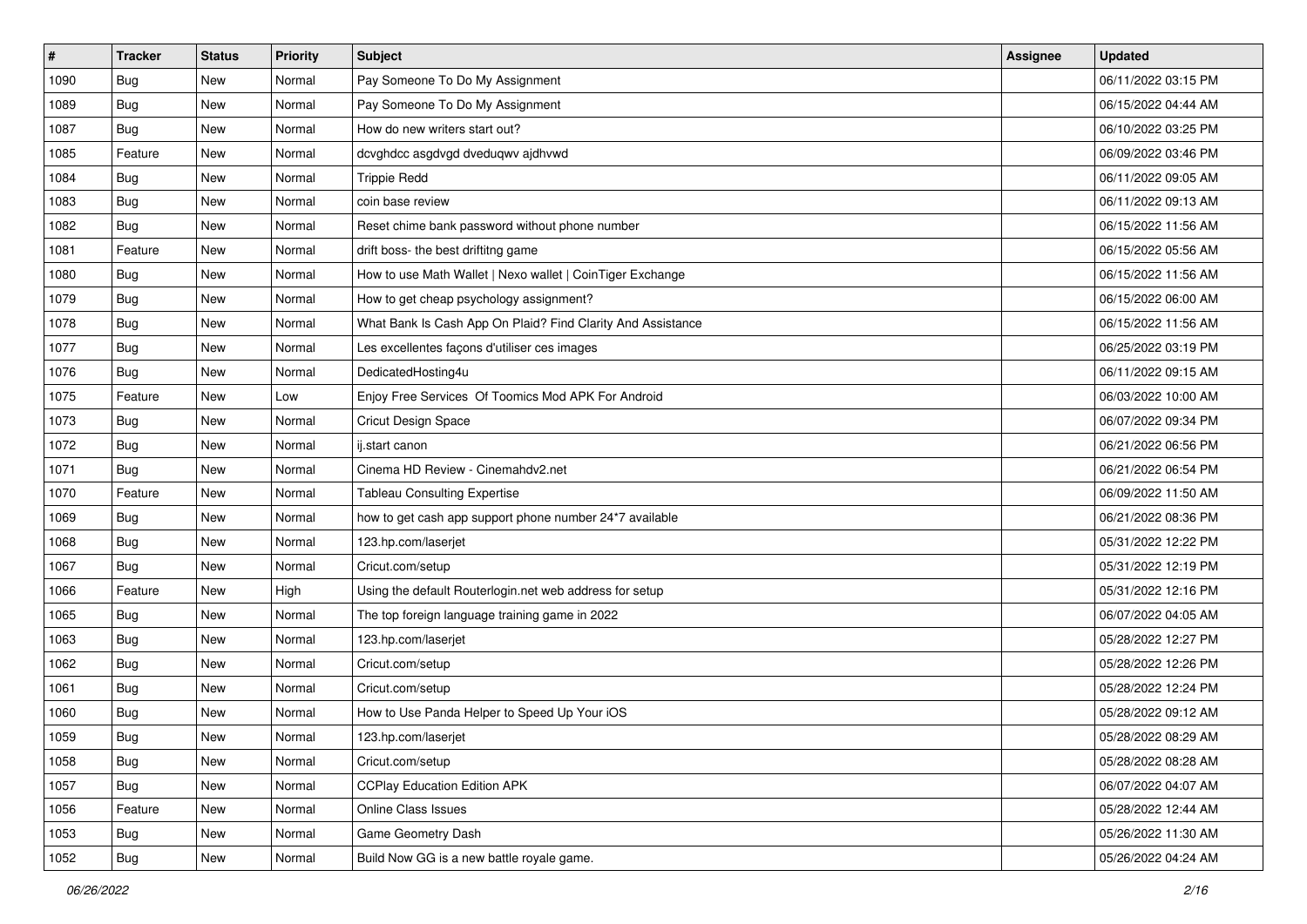| $\pmb{\#}$ | <b>Tracker</b> | <b>Status</b> | <b>Priority</b> | <b>Subject</b>                                                             | <b>Assignee</b> | <b>Updated</b>      |
|------------|----------------|---------------|-----------------|----------------------------------------------------------------------------|-----------------|---------------------|
| 1051       | <b>Bug</b>     | New           | Normal          | Dental Supplies USA                                                        |                 | 06/11/2022 09:20 PM |
| 1050       | Feature        | New           | Normal          | Best Smart Phone Repair in Delhi                                           |                 | 05/25/2022 10:33 AM |
| 1049       | Feature        | New           | Normal          | IT Software Company In Delhi                                               |                 | 05/27/2022 05:24 AM |
| 1048       | <b>Bug</b>     | New           | Normal          | So zeigen Sie ein Instagram-Profilbild an und vergrößern es                |                 | 05/25/2022 06:56 AM |
| 1046       | <b>Bug</b>     | New           | Normal          | 123.hp.com/laserjet                                                        |                 | 05/24/2022 10:46 AM |
| 1045       | <b>Bug</b>     | New           | Normal          | Cricut.com/setup                                                           |                 | 05/24/2022 10:45 AM |
| 1044       | Bug            | New           | Normal          | Can I Disapprove If Random Person Sent Me Money On Cash App?               |                 | 05/26/2022 03:51 PM |
| 1043       | <b>Bug</b>     | New           | Normal          | What Is The Right Way To Troubleshoot Cash App Transfer Failed Problems?   |                 | 05/25/2022 01:16 PM |
| 1042       | Bug            | New           | Normal          | How to set up direct deposit on cash app?                                  |                 | 05/25/2022 01:17 PM |
| 1041       | Bug            | New           | Normal          | Count words in Word on the computer                                        |                 | 05/27/2022 02:16 PM |
| 1040       | <b>Bug</b>     | New           | Normal          | thabet                                                                     |                 | 05/19/2022 08:05 PM |
| 1039       | Bug            | New           | Normal          | How to Get Tickmill Bonuses for Free                                       |                 | 05/26/2022 05:43 PM |
| 1036       | Bug            | New           | Normal          | <b>VPS Material</b>                                                        |                 | 05/18/2022 09:34 PM |
| 1034       | <b>Bug</b>     | New           | Normal          | Download Teaching Feeling For Android                                      |                 | 05/20/2022 09:25 AM |
| 1033       | Bug            | New           | Normal          | The best slope 2 online games to play right now                            |                 | 05/17/2022 10:55 AM |
| 1032       | Bug            | New           | Normal          | How To Play The Wordle Game                                                |                 | 05/17/2022 10:37 AM |
| 1031       | Bug            | New           | Normal          | <b>IAFT Traders Union</b>                                                  |                 | 05/16/2022 03:14 PM |
| 1030       | Bug            | New           | Normal          | <b>IAFT Traders Union</b>                                                  |                 | 05/16/2022 03:13 PM |
| 1029       | <b>Bug</b>     | New           | Normal          | 5 Reasons Why People Love Coloring Pages?                                  |                 | 05/16/2022 11:53 AM |
| 1028       | Bug            | New           | Normal          | The Best Free Online Game to Play with Friends                             |                 | 05/16/2022 05:00 AM |
| 1027       | Bug            | New           | Normal          | Word hurdle: Viral and Fun Online Game                                     |                 | 06/25/2022 06:13 PM |
| 1026       | <b>Bug</b>     | New           | Normal          | New Puzzle Game for All Age - Dordle                                       |                 | 06/25/2022 06:17 PM |
| 1025       | Bug            | New           | Normal          | how to change the logo in wordpress                                        |                 | 06/25/2022 06:20 PM |
| 1024       | <b>Bug</b>     | New           | Normal          | How to choose the right broker                                             |                 | 06/25/2022 06:23 PM |
| 1023       | <b>Bug</b>     | New           | Normal          | Questions That Are Typically Asked About Trap The Cat                      |                 | 05/14/2022 03:51 AM |
| 1022       | Bug            | New           | Normal          | 123.hp.com/laserjet                                                        |                 | 05/13/2022 01:25 PM |
| 1021       | <b>Bug</b>     | New           | Normal          | Cricut.com/setup                                                           |                 | 05/26/2022 12:21 AM |
| 1020       | <b>Bug</b>     | New           | Normal          | Cricut.com/setup                                                           |                 | 05/13/2022 11:14 AM |
| 1019       | Bug            | New           | Normal          | Cricut.com/setup                                                           |                 | 05/13/2022 11:13 AM |
| 1018       | Bug            | New           | Normal          | So erhalten Sie ein kostenloses Hörbuch                                    |                 | 06/25/2022 07:15 PM |
| 1016       | Bug            | New           | Normal          | Klondike Solitaire                                                         |                 | 05/12/2022 09:03 AM |
| 1015       | Bug            | New           | Normal          | Is it possible to send books for free?                                     |                 | 05/11/2022 04:05 PM |
| 1014       | <b>Bug</b>     | New           | Normal          | how to get chime routing and account number ? chime routing number florida |                 | 05/11/2022 12:42 PM |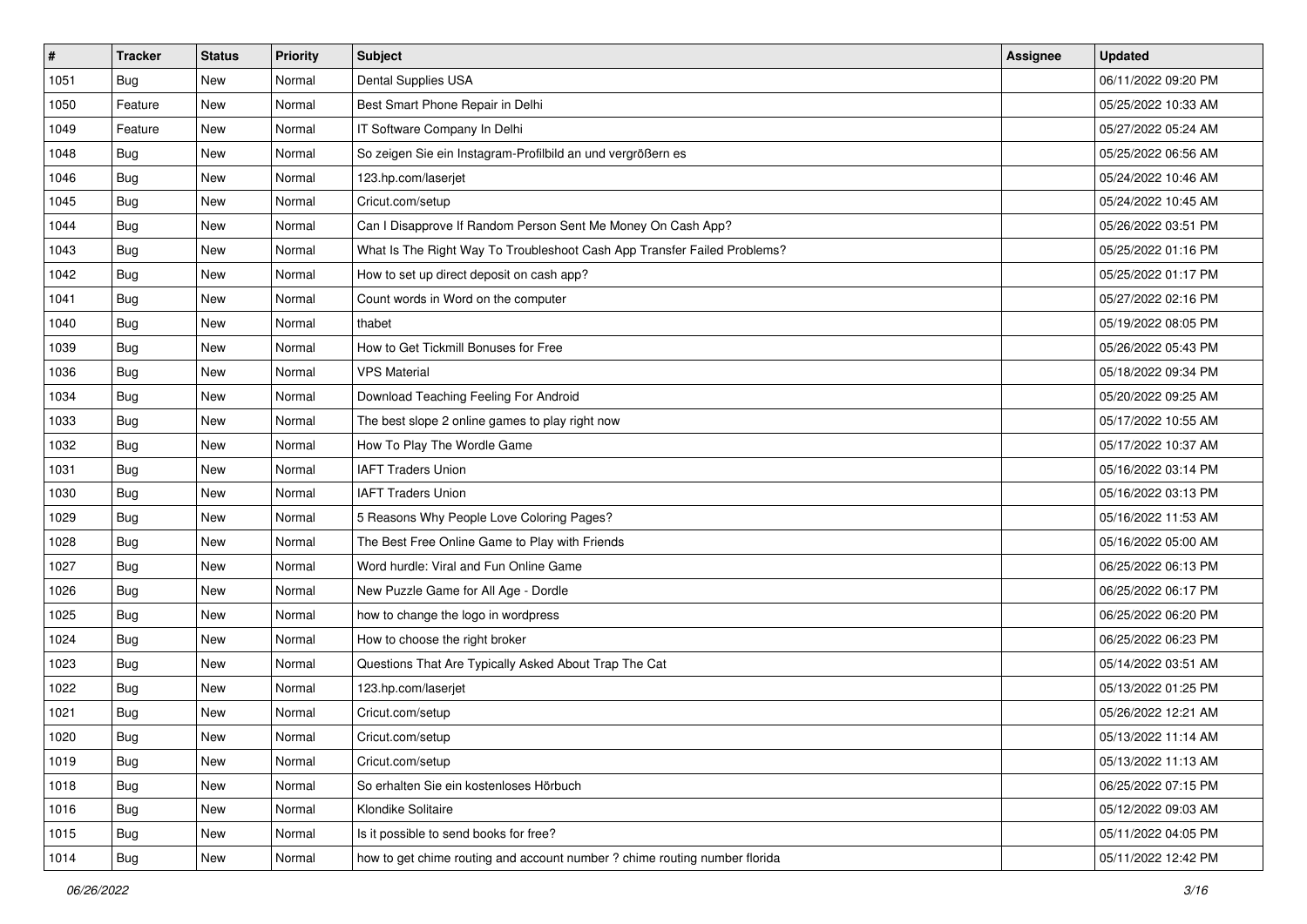| #    | <b>Tracker</b> | <b>Status</b> | <b>Priority</b> | Subject                                                         | <b>Assignee</b> | <b>Updated</b>      |
|------|----------------|---------------|-----------------|-----------------------------------------------------------------|-----------------|---------------------|
| 1013 | <b>Bug</b>     | New           | Normal          | ij.start canon                                                  |                 | 05/11/2022 11:31 AM |
| 1012 | Bug            | New           | Normal          | Cricut.com/setup                                                |                 | 05/11/2022 11:30 AM |
| 1011 | Bug            | New           | Normal          | Summary of 10 best coloring apps on phones                      |                 | 05/11/2022 10:58 AM |
| 1009 | Bug            | New           | Normal          | How to change routing number on Cash App?                       |                 | 05/11/2022 07:13 AM |
| 1008 | <b>Bug</b>     | New           | Normal          | Who was the first black woman to anchor a newscast?             |                 | 05/10/2022 03:13 PM |
| 1007 | <b>Bug</b>     | New           | Normal          | "ij.start canon                                                 |                 | 05/18/2022 10:40 AM |
| 1006 | <b>Bug</b>     | New           | Normal          | Cricut.com/setup                                                |                 | 05/10/2022 01:22 PM |
| 1005 | Bug            | New           | High            | Nursing Assignment Help in UK                                   |                 | 05/13/2022 05:33 PM |
| 1004 | <b>Bug</b>     | New           | Normal          | you get to pinch and drag a man with a very flexible face       |                 | 05/10/2022 10:59 AM |
| 1002 | Bug            | New           | Normal          | Chemistry Assignment Help                                       |                 | 06/04/2022 09:58 AM |
| 1001 | Bug            | New           | Normal          | Venmo Keep Saying Error?                                        |                 | 06/16/2022 02:11 PM |
| 999  | <b>Bug</b>     | New           | Normal          | Is there a way to find Google Feud answers?                     |                 | 05/07/2022 08:58 AM |
| 998  | Bug            | New           | Normal          | Is It Hard to Solve Wordle An                                   |                 | 05/13/2022 06:39 PM |
| 997  | <b>Bug</b>     | New           | Normal          | 123.hp.com/laserjet                                             |                 | 05/06/2022 05:33 AM |
| 996  | <b>Bug</b>     | New           | Normal          | Cricut.com/setup                                                |                 | 05/06/2022 05:32 AM |
| 995  | Feature        | New           | Normal          | "ij.start canon                                                 |                 | 06/14/2022 03:27 PM |
| 994  | Feature        | New           | Normal          | Cricut.com/setup                                                |                 | 05/05/2022 06:02 AM |
| 993  | <b>Bug</b>     | New           | Normal          | IO Games Free Online                                            |                 | 05/04/2022 10:35 AM |
| 992  | <b>Bug</b>     | New           | Normal          | So vergrößern Sie Ihr Instagram-Profilbild                      |                 | 05/04/2022 08:46 AM |
| 991  | Bug            | New           | Normal          | <b>MDMA MOLLY</b>                                               |                 | 05/03/2022 12:03 AM |
| 990  | <b>Bug</b>     | New           | Normal          | Mushrooms                                                       |                 | 05/03/2022 12:02 AM |
| 989  | <b>Bug</b>     | New           | Normal          | Barewoods Wax Cigar                                             |                 | 06/14/2022 08:06 PM |
| 988  | Bug            | New           | Normal          | <b>Medicinal Mushrooms</b>                                      |                 | 05/06/2022 06:06 AM |
| 987  | <b>Bug</b>     | New           | Normal          | <b>Medicinal Mushrooms</b>                                      |                 | 05/02/2022 11:59 PM |
| 985  | <b>Bug</b>     | New           | Normal          | Find out the vitality of Facebook Phone Number:                 |                 | 05/06/2022 06:34 AM |
| 984  | <b>Bug</b>     | New           | Normal          | How to disable, permanently delete Twitter account on phone, PC |                 | 05/09/2022 04:42 PM |
| 983  | <b>Bug</b>     | New           | Normal          | Finding issue in tekken 3 game?                                 |                 | 05/28/2022 02:34 PM |
| 982  | <b>Bug</b>     | New           | Normal          | Five sites that let you download free scenarios for your iPhone |                 | 05/07/2022 09:34 PM |
| 981  | Bug            | New           | Normal          | VidMate Mod APK                                                 |                 | 05/06/2022 09:22 AM |
| 980  | <b>Bug</b>     | New           | Normal          | Free Gas Cards for the Unemployed                               |                 | 04/28/2022 06:25 AM |
| 979  | Bug            | New           | Normal          | Free Gas Cards for the Unemployed                               |                 | 06/25/2022 09:02 PM |
| 978  | Bug            | New           | Normal          | Delamore Lodge is a place to stay.                              |                 | 04/27/2022 11:41 AM |
| 977  | Bug            | New           | Normal          | Fans of the Old Country will like this book.                    |                 | 04/27/2022 11:14 AM |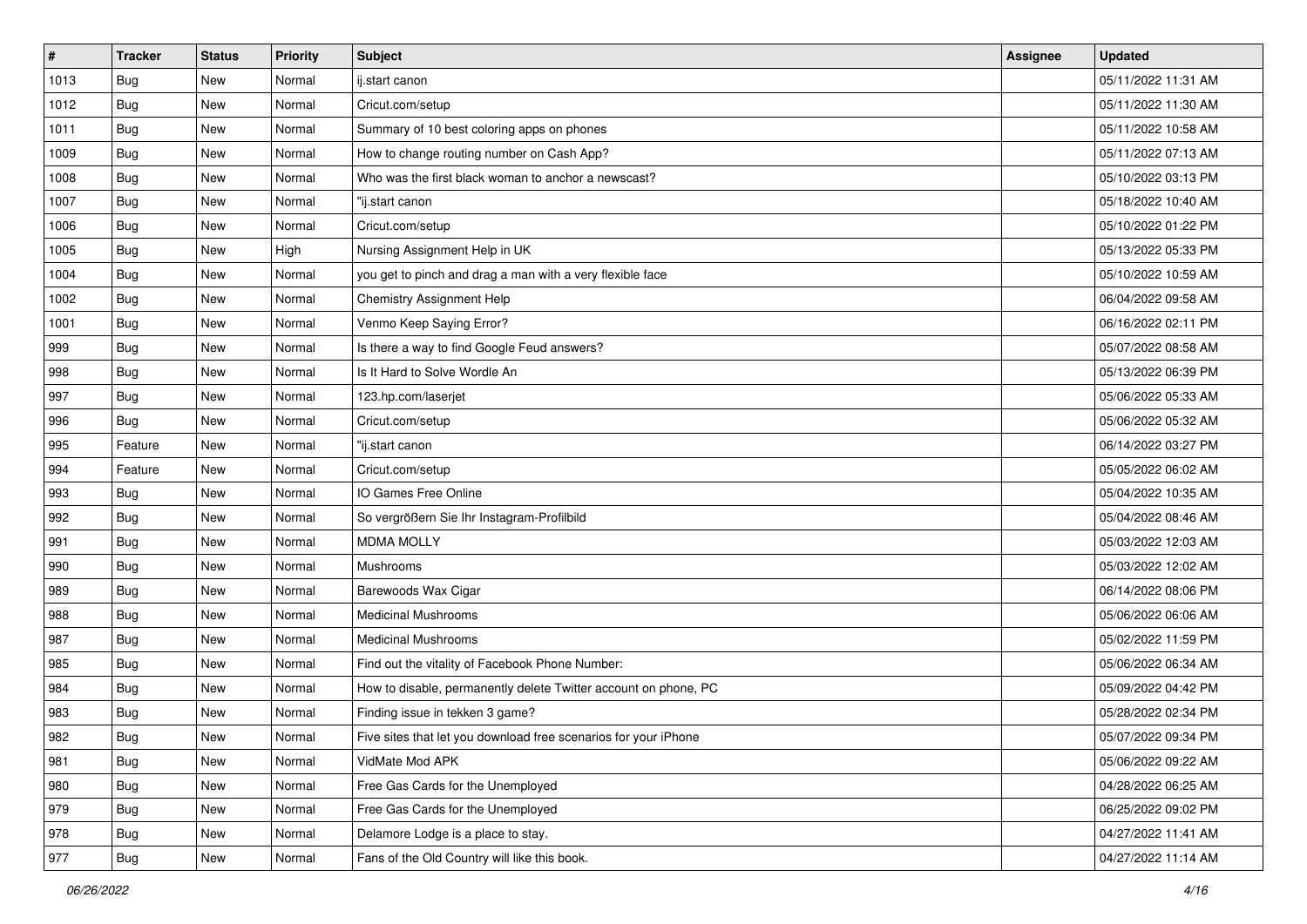| $\sharp$ | <b>Tracker</b> | <b>Status</b> | <b>Priority</b> | Subject                                                                                | <b>Assignee</b> | <b>Updated</b>      |
|----------|----------------|---------------|-----------------|----------------------------------------------------------------------------------------|-----------------|---------------------|
| 975      | Bug            | New           | Normal          | Payback 2 Mod APK                                                                      |                 | 05/05/2022 10:56 AM |
| 974      | <b>Bug</b>     | New           | Normal          | Watch NCAA Football Live Streaming Free                                                |                 | 05/06/2022 08:16 AM |
| 973      | Feature        | New           | Normal          | Free NFL Streaming Sites                                                               |                 | 05/10/2022 10:56 AM |
| 972      | <b>Bug</b>     | New           | Normal          | How To Borrow Money From The Cash App? Get To Know About The Same                      |                 | 04/25/2022 07:30 AM |
| 971      | Bug            | New           | Normal          | How Do I Check Balance On Cash App Card With Optimum Ease?                             |                 | 04/23/2022 08:43 PM |
| 970      | <b>Bug</b>     | New           | Normal          | The Amount Of Time Does Cash App Direct Deposit Time Take?                             |                 | 04/23/2022 08:33 AM |
| 969      | Bug            | New           | Normal          | Watch NCAA Football Live Match Free                                                    |                 | 04/23/2022 07:29 AM |
| 968      | Feature        | New           | Normal          | watch nfl online free live streaming                                                   |                 | 06/25/2022 11:52 PM |
| 967      | Feature        | New           | Normal          | stream live nfl games free online                                                      |                 | 04/28/2022 03:13 AM |
| 966      | Bug            | New           | Normal          | How to Download the Filmes                                                             |                 | 04/23/2022 04:04 AM |
| 965      | <b>Bug</b>     | New           | Normal          | Go with cash app customer service to know where I can load my cash app card            |                 | 04/22/2022 01:07 PM |
| 964      | Bug            | New           | Normal          | Can I Fix Cash App Transfer Failed Issues By Adding Sufficient Funds?                  |                 | 04/21/2022 10:23 AM |
| 963      | Feature        | New           | Normal          | Why I am not getting cool cash app card designs- call experts                          |                 | 06/15/2022 05:21 AM |
| 962      | Bug            | New           | Normal          | Kostenlose Hörbücher                                                                   |                 | 05/20/2022 08:56 AM |
| 961      | <b>Bug</b>     | New           | Normal          | TeaTv is an Android                                                                    |                 | 04/20/2022 11:01 AM |
| 959      | Bug            | New           | Normal          | Get connected with cash app team-How to get money off cash app at walmart without card |                 | 04/20/2022 08:18 AM |
| 958      | Bug            | New           | Normal          | Avail Cash app support service to know Sutton bank cash app number                     |                 | 04/19/2022 12:02 PM |
| 957      | Bug            | <b>New</b>    | Normal          | From Where I Can Get Cheap Writing Services?                                           |                 | 04/20/2022 05:06 AM |
| 956      | Bug            | New           | Normal          | <b>FNF Free Mods Online</b>                                                            |                 | 06/25/2022 09:59 PM |
| 954      | Bug            | New           | Normal          | AZ Screen Recorder Mod                                                                 |                 | 06/25/2022 11:24 PM |
| 953      | <b>Bug</b>     | New           | Normal          | Manga Dogs - Read Your Favorite Comics on Your Smartphone                              |                 | 04/20/2022 05:25 AM |
| 952      | Bug            | New           | Normal          | Canon IJ Network Tool                                                                  |                 | 04/22/2022 04:13 AM |
| 951      | Bug            | New           | Normal          | Canon.com/ijsetup                                                                      |                 | 04/20/2022 10:18 AM |
| 950      | <b>Bug</b>     | New           | Normal          | ij.start canon                                                                         |                 | 05/07/2022 02:12 PM |
| 949      | Bug            | New           | Normal          | <b>Educational Games</b>                                                               |                 | 06/15/2022 09:11 PM |
| 948      | Bug            | New           | Normal          | Canon IJ Network Tool                                                                  |                 | 04/20/2022 11:53 AM |
| 947      | <b>Bug</b>     | New           | Normal          | is Disney Now and Disney Plus different?                                               |                 | 04/14/2022 09:53 AM |
| 946      | I Bug          | New           | Normal          | What is Plex and Is Plex Legal?                                                        |                 | 04/20/2022 09:07 AM |
| 945      | Bug            | New           | Normal          | TikTok 18 Mod Apk For Your Android                                                     |                 | 04/13/2022 09:32 AM |
| 944      | Feature        | New           | Normal          | Canon.com/ijsetup                                                                      |                 | 04/16/2022 01:25 PM |
| 943      | Bug            | New           | Normal          | ij.start canon                                                                         |                 | 04/13/2022 08:52 AM |
| 942      | Bug            | New           | Normal          | Canon IJ Network Tool                                                                  |                 | 04/13/2022 08:45 AM |
| 941      | <b>Bug</b>     | New           | Normal          | is Disney Now and Disney Plus different?                                               |                 | 04/20/2022 10:19 AM |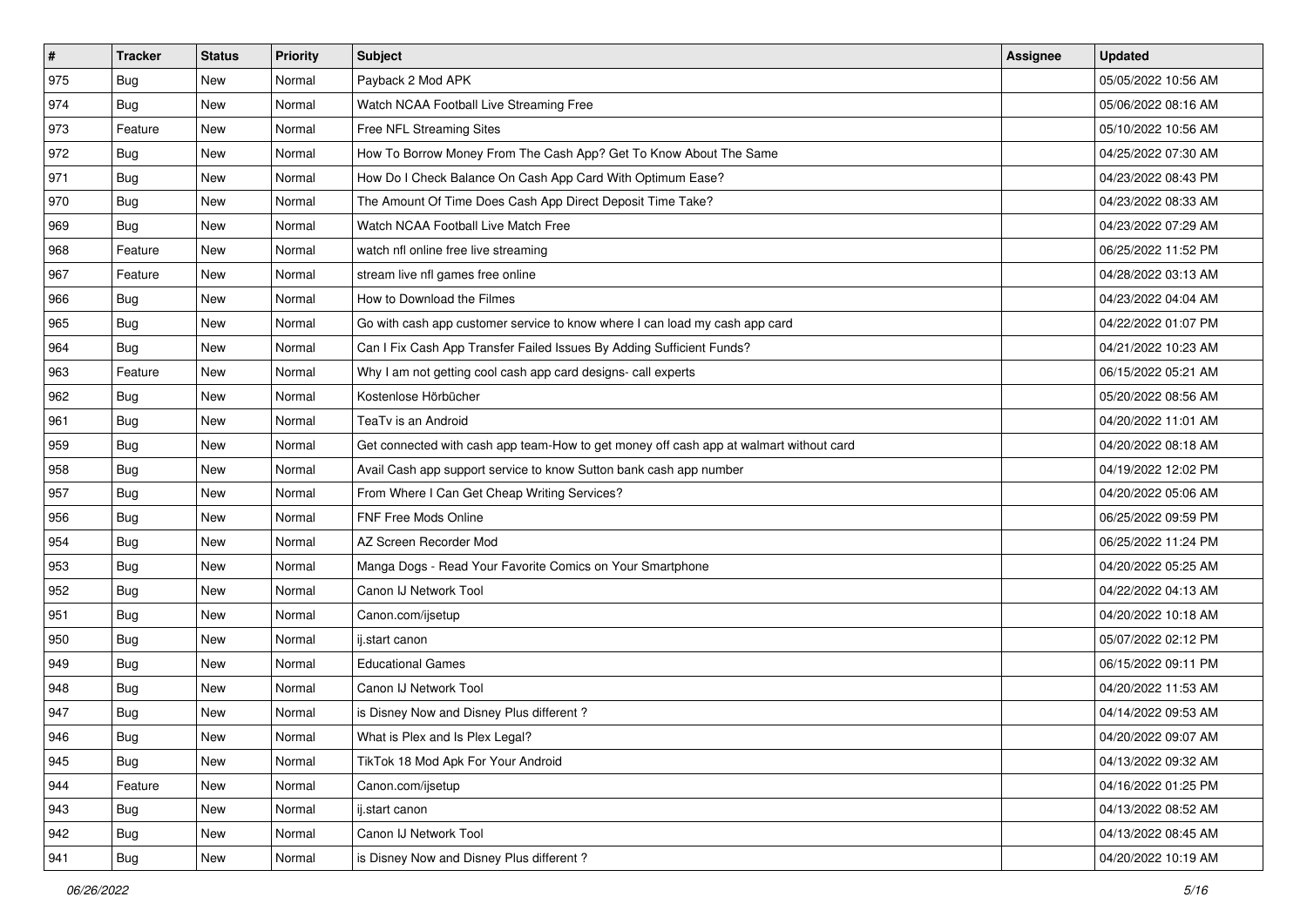| #             | <b>Tracker</b> | <b>Status</b> | <b>Priority</b> | Subject                                                                          | <b>Assignee</b> | <b>Updated</b>      |
|---------------|----------------|---------------|-----------------|----------------------------------------------------------------------------------|-----------------|---------------------|
| $ 940\rangle$ | <b>Bug</b>     | New           | Normal          | What is Plex and Is Plex Legal?                                                  |                 | 04/20/2022 06:31 AM |
| 935           | Bug            | New           | Normal          | MovieBox Pro Apk - Watch Movies and TV Shows on Your Android Phone               |                 | 04/27/2022 05:56 PM |
| 934           | <b>Bug</b>     | New           | Normal          | MovieBox Pro Apk - Watch Movies and TV Shows on Your Android Phone               |                 | 05/10/2022 11:01 AM |
| 933           | <b>Bug</b>     | New           | Normal          | How Can I Watch Movies on My Mobile Phone                                        |                 | 06/24/2022 12:55 AM |
| 932           | Bug            | New           | Normal          | The best epic, long-playing PC games will consume days of your life.             |                 | 05/15/2022 07:44 PM |
| 930           | <b>Bug</b>     | New           | Normal          | The best free games online                                                       |                 | 04/12/2022 09:05 AM |
| 929           | <b>Bug</b>     | New           | Normal          | Canon IJ Network Tool                                                            |                 | 04/12/2022 08:32 AM |
| 928           | Bug            | New           | Normal          | How Does Sutton Bank Cash App Customer Service Help In Answering Your Questions? |                 | 04/12/2022 11:36 AM |
| 927           | Feature        | New           | Normal          | What Is The Right Way To Troubleshoot Cash App Transfer Failed Problems?         |                 | 04/12/2022 05:54 AM |
| 926           | <b>Bug</b>     | New           | Normal          | tavor 7                                                                          |                 | 06/22/2022 05:08 PM |
| 925           | Bug            | New           | Normal          | tavor 7                                                                          |                 | 06/15/2022 03:45 AM |
| 924           | Bug            | New           | Normal          | buy tec 9                                                                        |                 | 04/11/2022 02:54 PM |
| 923           | Bug            | New           | Normal          | frenchies for sale                                                               |                 | 04/11/2022 02:35 PM |
| 922           | <b>Bug</b>     | New           | Normal          | Why Is The Need For Assignment Writing Services?                                 |                 | 06/25/2022 09:26 AM |
| 921           | <b>Bug</b>     | New           | Normal          | Canon IJ Network Tool                                                            |                 | 04/11/2022 09:00 AM |
| 920           | <b>Bug</b>     | New           | Normal          | Where I Can Get Essay Writing Services?                                          |                 | 04/11/2022 08:35 AM |
| 919           | Feature        | New           | Normal          | How can I check my Cash App card balance by dialing a number?                    |                 | 04/10/2022 09:07 AM |
| 918           | Bug            | New           | Normal          | Antivirus for IOS                                                                |                 | 06/16/2022 10:36 PM |
| 917           | <b>Bug</b>     | New           | Normal          | Random Person Sent Me Money on Cash App-find solution?                           |                 | 04/09/2022 12:32 PM |
| 916           | <b>Bug</b>     | New           | Normal          | How long does it take to write a book?                                           |                 | 04/07/2022 12:15 PM |
| 915           | Bug            | New           | Normal          | Finance dissertation writing                                                     |                 | 04/07/2022 09:22 AM |
| 914           | <b>Bug</b>     | New           | Normal          | Wordle: how to play fashion games for free?                                      |                 | 04/07/2022 08:30 AM |
| 913           | Bug            | New           | Normal          | Canon IJ Network Tool                                                            |                 | 04/07/2022 06:21 AM |
| 912           | <b>Bug</b>     | New           | Normal          | <b>Cuphead Mobile Game Review</b>                                                |                 | 06/09/2022 10:14 AM |
| 911           | Bug            | New           | Normal          | Aluminum Windows & Doors                                                         |                 | 04/06/2022 08:10 PM |
| 910           | <b>Bug</b>     | New           | Normal          | Each content looks unisize or not formated                                       |                 | 04/06/2022 11:21 AM |
| 909           | Bug            | New           | Normal          | Toca Life World APK                                                              |                 | 04/06/2022 04:52 AM |
| 908           | Bug            | New           | Normal          | Toca Life World APK                                                              |                 | 04/06/2022 03:18 AM |
| $ 907\rangle$ | Bug            | New           | Normal          | Canon IJ Network Tool                                                            |                 | 04/04/2022 10:43 AM |
| 906           | <b>Bug</b>     | New           | Normal          | How To Change Cash App From Business To Personal Account For Any Reasons?        |                 | 04/04/2022 09:57 AM |
| 905           | Bug            | New           | Normal          | MINI MILITIA MOD APK                                                             |                 | 05/19/2022 01:54 PM |
| 904           | Feature        | New           | Normal          | Laora seeck                                                                      |                 | 04/20/2022 11:54 AM |
| $ 903\rangle$ | Feature        | New           | Normal          | Good game                                                                        |                 | 04/11/2022 08:39 AM |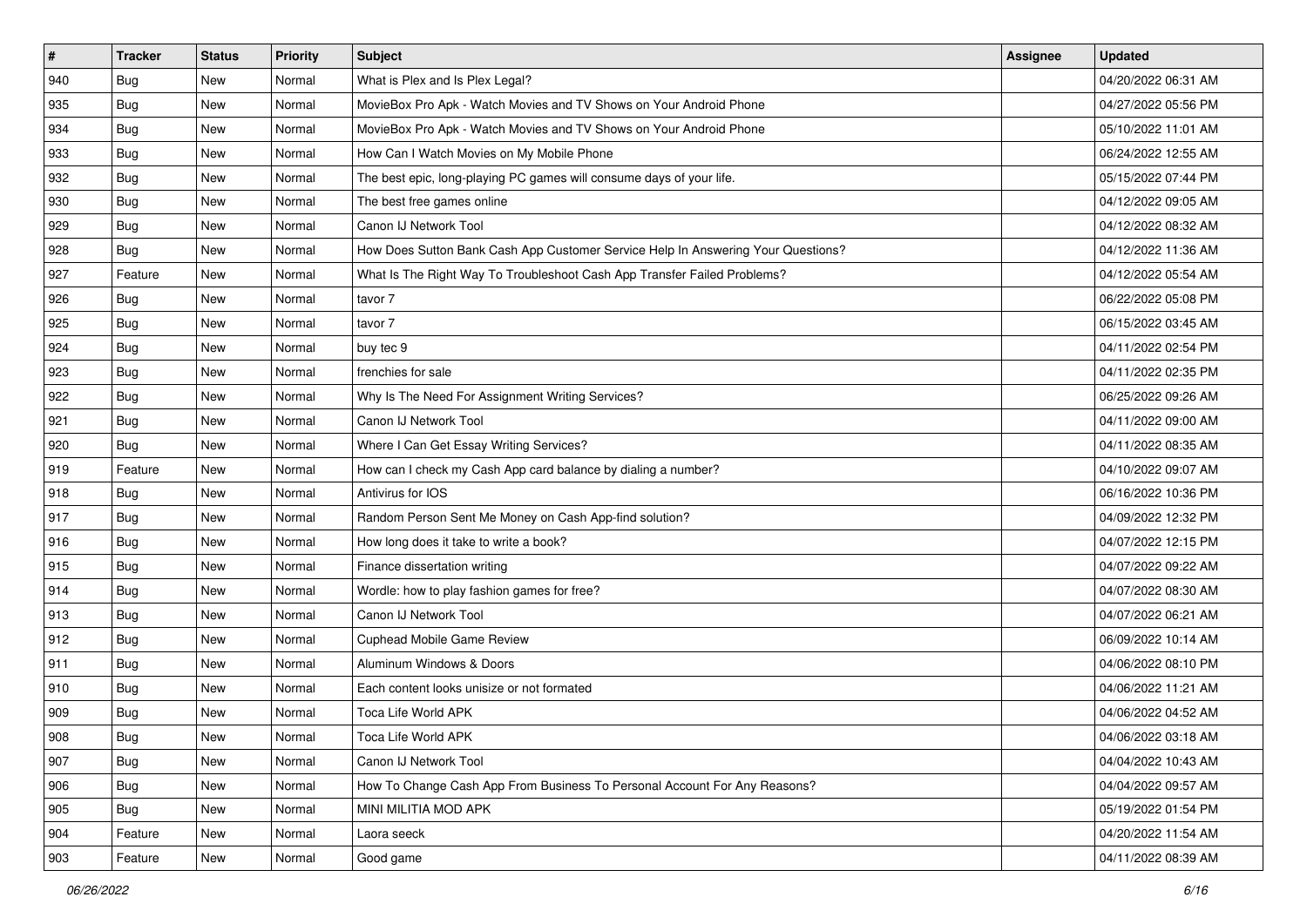| $\pmb{\#}$ | <b>Tracker</b> | <b>Status</b> | <b>Priority</b> | Subject                                                                     | <b>Assignee</b> | <b>Updated</b>      |
|------------|----------------|---------------|-----------------|-----------------------------------------------------------------------------|-----------------|---------------------|
| 902        | Feature        | New           | Normal          | salo717                                                                     |                 | 05/18/2022 10:35 AM |
| 901        | Feature        | <b>New</b>    | Normal          | good game ever                                                              |                 | 04/22/2022 04:17 AM |
| 900        | Feature        | New           | Normal          | good game ever                                                              |                 | 04/02/2022 11:59 AM |
| 898        | <b>Bug</b>     | New           | Normal          | Shadow Fight 2 Mod APK                                                      |                 | 04/02/2022 09:17 AM |
| 895        | Bug            | New           | Normal          | Cash App Scams                                                              |                 | 06/18/2022 02:36 PM |
| 894        | Feature        | New           | Normal          | Need phd dissertation help in UK                                            |                 | 05/30/2022 12:29 PM |
| 893        | Bug            | New           | Normal          | klingeltone                                                                 |                 | 04/13/2022 11:06 AM |
| 892        | Bug            | New           | Normal          | Good game                                                                   |                 | 04/01/2022 09:15 AM |
| 891        | <b>Bug</b>     | New           | Normal          | The most interesting game today, have you tried it?                         |                 | 04/01/2022 09:17 AM |
| 889        | Bug            | <b>New</b>    | Normal          | What is Plex and how it's work?                                             |                 | 04/01/2022 09:14 AM |
| 888        | Bug            | New           | Normal          | Is the Fox News Channel on Roku free?                                       |                 | 04/25/2022 08:04 AM |
| 887        | <b>Bug</b>     | New           | Normal          | What is Plex and how it's work?                                             |                 | 04/01/2022 09:16 AM |
| 886        | Bug            | New           | Normal          | Is the Fox News Channel on Roku free?                                       |                 | 04/01/2022 09:16 AM |
| 885        | Bug            | New           | Normal          | How to Install the Tele Latino App For Android                              |                 | 03/28/2022 04:10 AM |
| 884        | Bug            | <b>New</b>    | Normal          | Why do Subway Surfers popular                                               |                 | 04/01/2022 09:16 AM |
| 883        | Bug            | New           | Normal          | Langweilen Sie sich jemals bei der gleichen alten Schriftart auf Instagram? |                 | 04/01/2022 09:16 AM |
| 882        | <b>Bug</b>     | New           | Normal          | How to change bank account on cash app?                                     |                 | 04/01/2022 09:16 AM |
| 880        | Bug            | New           | Normal          | Why do Subway Surfers popular                                               |                 | 04/01/2022 09:16 AM |
| 879        | Feature        | New           | Normal          | Best Garage Door Repair in Massachusetts                                    |                 | 04/01/2022 09:16 AM |
| 878        | Bug            | <b>New</b>    | Normal          | Wie ist instazoom hilfreich beim Herunterladen von Instagram-Profilbildern  |                 | 04/08/2022 09:28 PM |
| 877        | Feature        | New           | Normal          | <b>Exness Broker Review</b>                                                 |                 | 04/01/2022 09:12 AM |
| 876        | <b>Bug</b>     | New           | Normal          | Download Full-Size Profile Pictures of Your Favorite Users With InstaDP     |                 | 04/01/2022 09:12 AM |
| 875        | Bug            | New           | Normal          | Red ball game                                                               |                 | 04/01/2022 09:15 AM |
| 874        | Bug            | New           | Normal          | Cómo descargar Minecraft Apk                                                |                 | 06/23/2022 04:39 AM |
| 873        | <b>Bug</b>     | New           | Normal          | Klingeltöne mp3                                                             |                 | 04/13/2022 11:03 AM |
| 872        | <b>Bug</b>     | New           | Normal          | Poppy Playtime Horror Game Free                                             |                 | 04/01/2022 09:11 AM |
| 870        | Bug            | New           | Normal          | <b>Mahjong Solitaire</b>                                                    |                 | 04/01/2022 09:12 AM |
| 869        | i Bug          | New           | Normal          | Sonnerie Post Malone 2022                                                   |                 | 04/13/2022 11:05 AM |
| 865        | Bug            | New           | Normal          | Canon IJ Printer Utility                                                    |                 | 05/18/2022 07:24 PM |
| 864        | Bug            | New           | Normal          | Canon IJ Network Tool                                                       |                 | 04/01/2022 09:14 AM |
| 863        | Bug            | New           | Normal          | Canon IJ Network Tool                                                       |                 | 04/01/2022 09:12 AM |
| 862        | Bug            | New           | Normal          | none                                                                        |                 | 04/01/2022 09:11 AM |
| 859        | <b>Bug</b>     | New           | Normal          | Canon IJ Network Tool                                                       |                 | 04/01/2022 09:13 AM |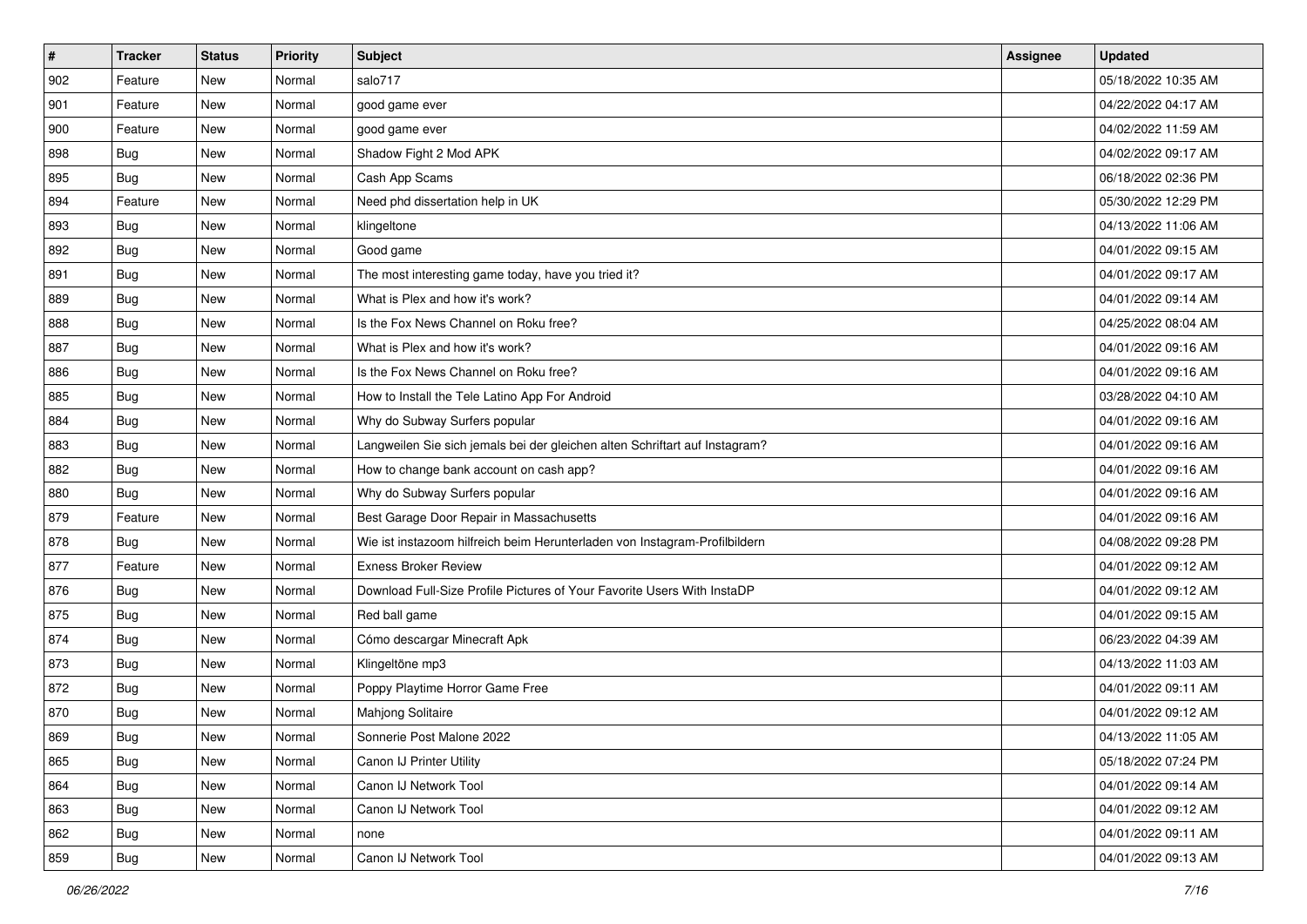| $\vert$ # | <b>Tracker</b> | <b>Status</b> | <b>Priority</b> | Subject                                                                          | <b>Assignee</b> | <b>Updated</b>      |
|-----------|----------------|---------------|-----------------|----------------------------------------------------------------------------------|-----------------|---------------------|
| 857       | <b>Bug</b>     | New           | Normal          | Welcome to the world of classic retro games                                      |                 | 04/01/2022 09:13 AM |
| 856       | Bug            | New           | Normal          | Online Classes Assistance Help For Student                                       |                 | 04/01/2022 09:13 AM |
| 855       | Bug            | New           | Normal          | Online Classes Assistance Help For Student                                       |                 | 04/01/2022 09:13 AM |
| 854       | <b>Bug</b>     | New           | Normal          | How To Resolve Password Problems Through Facebook Customer Service?              |                 | 04/09/2022 06:11 PM |
| 853       | <b>Bug</b>     | New           | Normal          | what is dr laser                                                                 |                 | 04/01/2022 09:13 AM |
| 852       | <b>Bug</b>     | New           | Normal          | How to cancel your French Bee flight within 24 hours?                            |                 | 04/01/2022 09:13 AM |
| 851       | Bug            | New           | Normal          | Laden Sie den kostenlosen MP3-Klingelton für Ihr Mobiltelefon herunter           |                 | 04/01/2022 09:14 AM |
| 850       | <b>Bug</b>     | New           | Normal          | Puppy Playtime APK Android                                                       |                 | 04/01/2022 09:14 AM |
| 849       | Bug            | New           | Normal          | FutEmax App Apk - Watch Soccer, Fantasy Football, And More On Your Mobile Device |                 | 04/01/2022 09:04 AM |
| 848       | Feature        | New           | Normal          | <b>Online Classes Assistance</b>                                                 |                 | 04/01/2022 08:57 AM |
| 847       | Feature        | New           | Normal          | Canon.com/ijsetup                                                                |                 | 04/01/2022 09:08 AM |
| 846       | Feature        | New           | Normal          | ij.start canon                                                                   |                 | 04/01/2022 08:58 AM |
| 845       | Feature        | New           | Normal          | canon.com/ijsetup                                                                |                 | 04/01/2022 08:58 AM |
| 844       | <b>Bug</b>     | New           | Normal          | To know Chime Routing Number call on the helpline number                         |                 | 04/01/2022 08:58 AM |
| 843       | <b>Bug</b>     | New           | Normal          | Canon IJ Network Tool                                                            |                 | 04/01/2022 08:58 AM |
| 842       | Bug            | New           | Normal          | Join the fun game                                                                |                 | 04/01/2022 08:58 AM |
| 841       | <b>Bug</b>     | New           | Normal          | How do I activate FOX NOW?                                                       |                 | 04/01/2022 08:58 AM |
| 840       | Bug            | New           | Normal          | Is Tubi really free and legal?                                                   |                 | 04/01/2022 08:58 AM |
| 839       | <b>Bug</b>     | New           | Normal          | How do I activate FOX NOW?                                                       |                 | 04/01/2022 08:58 AM |
| 838       | Bug            | New           | Normal          | Celebrity Hunter Mod apk - Como instalá-lo                                       |                 | 04/01/2022 08:58 AM |
| 836       | Bug            | New           | Normal          | What Is The Required Amount To Pay As Cash App Clearance Fee?                    |                 | 04/01/2022 09:00 AM |
| 835       | Bug            | New           | Normal          | Build your strong army with Taming io                                            |                 | 04/01/2022 08:59 AM |
| 834       | Bug            | New           | Normal          | Grasp the secret to relieve stress and fatigue                                   |                 | 04/01/2022 08:57 AM |
| 833       | <b>Bug</b>     | New           | Normal          | Does Direct Deposit Hit Chime- seek Chime Customer Service                       |                 | 04/01/2022 08:59 AM |
| 832       | <b>Bug</b>     | New           | Normal          | Choque Royale Mod Apk                                                            |                 | 04/01/2022 08:59 AM |
| 831       | Bug            | New           | Normal          | Build and shoot                                                                  |                 | 05/29/2022 04:47 PM |
| 830       | Bug            | New           | Normal          | Poppy Playtime APK                                                               |                 | 04/01/2022 08:59 AM |
| 828       | <b>Bug</b>     | New           | Normal          | Nursery management                                                               |                 | 06/13/2022 08:55 AM |
| 827       | Bug            | New           | Normal          | Come To Know The Required Steps To Unlock Cash App Account                       |                 | 04/01/2022 08:59 AM |
| 826       | <b>Bug</b>     | New           | Normal          | How to Dowload MXL TV Premium                                                    |                 | 05/26/2022 03:34 PM |
| 825       | Bug            | New           | Normal          | Lucky Patcher Download                                                           |                 | 04/01/2022 08:59 AM |
| 822       | Bug            | New           | Normal          | Dowload Your Boyfriend Game                                                      |                 | 06/25/2022 02:15 PM |
| 821       | <b>Bug</b>     | New           | Normal          | Nicoo - A Review of the Popular Battle Royale Game                               |                 | 04/01/2022 08:56 AM |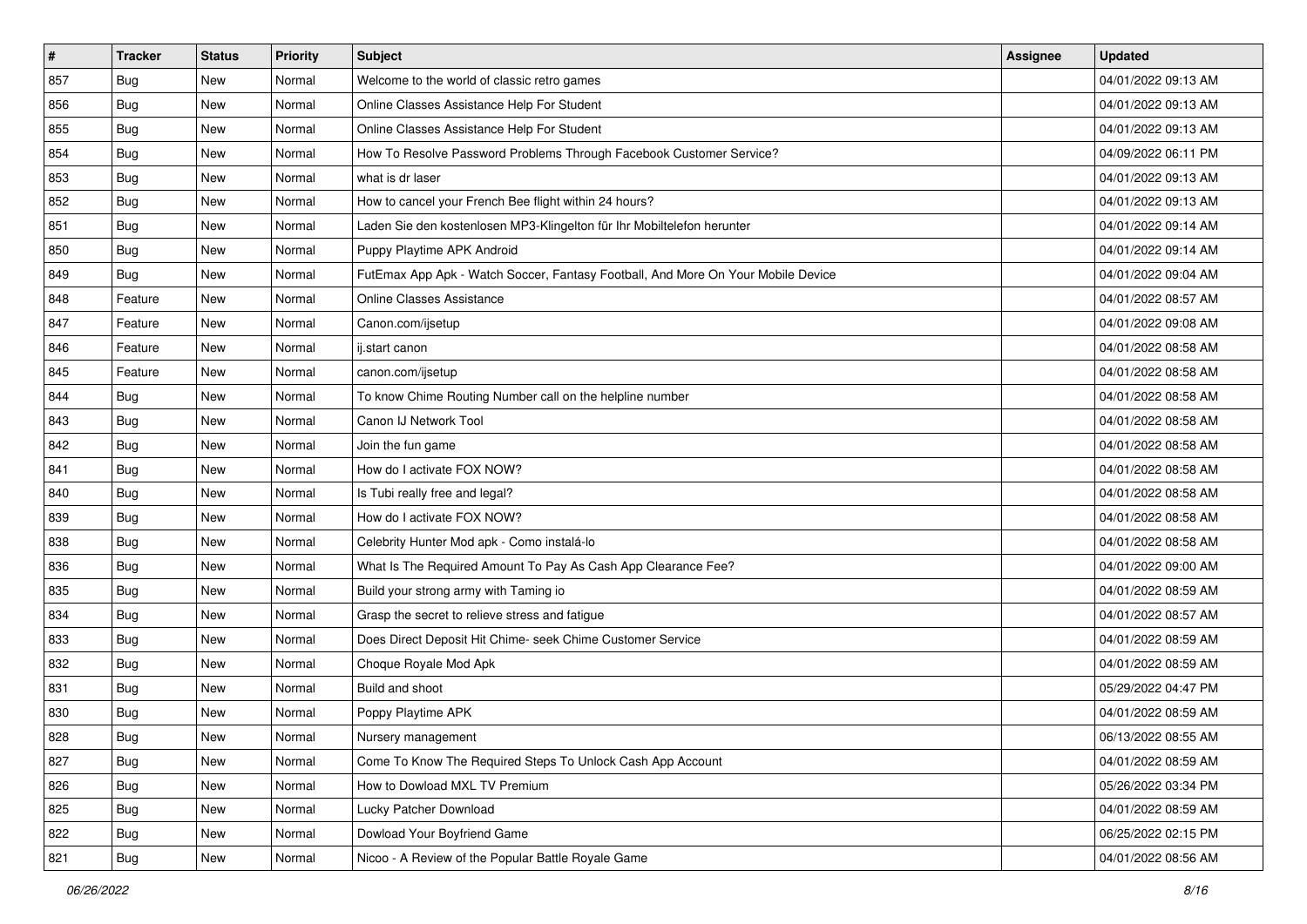| $\sharp$ | <b>Tracker</b> | <b>Status</b> | <b>Priority</b> | Subject                                                                       | Assignee | <b>Updated</b>      |
|----------|----------------|---------------|-----------------|-------------------------------------------------------------------------------|----------|---------------------|
| 820      | <b>Bug</b>     | New           | Normal          | Metal Slug Apk para Android                                                   |          | 06/25/2022 05:15 AM |
| 819      | Bug            | New           | Normal          | Metal Slug Apk para Android                                                   |          | 04/01/2022 08:59 AM |
| 817      | Bug            | New           | Normal          | Pacman 30th Anniversary                                                       |          | 06/23/2022 04:51 AM |
| 816      | <b>Bug</b>     | New           | Normal          | Play Scribble io fun with everyone                                            |          | 06/23/2022 10:52 AM |
| 813      | Feature        | New           | Normal          | Canon.com/ijsetup                                                             |          | 05/25/2022 08:27 AM |
| 812      | Feature        | New           | Normal          | canon.com/ijsetup                                                             |          | 06/25/2022 07:40 PM |
| 811      | Bug            | New           | Normal          | Canon IJ Network Tool                                                         |          | 06/20/2022 12:34 AM |
| 810      | Feature        | New           | Normal          | how to remove viruses from a phone                                            |          | 06/21/2022 03:40 PM |
| 809      | Bug            | New           | Normal          | Smash Karts - immerse yourself in the exciting race                           |          | 06/24/2022 11:37 PM |
| 808      | Bug            | New           | Normal          | Sinnvolle Guten-Morgen-Grüße                                                  |          | 06/25/2022 12:09 PM |
| 807      | <b>Bug</b>     | New           | Normal          | 1v1Battle is a strategic action 'Build and shoot' game                        |          | 04/01/2022 08:56 AM |
| 806      | Feature        | New           | Normal          | Go everywhere thanks to mapquest driving directions                           |          | 06/25/2022 09:13 PM |
| 804      | Bug            | New           | Normal          | Review                                                                        |          | 06/25/2022 05:07 PM |
| 802      | Bug            | New           | Normal          | Who Is an ETL Engineer                                                        |          | 06/25/2022 12:34 AM |
| 801      | Bug            | New           | Normal          | Who Is an ETL Engineer                                                        |          | 06/24/2022 11:18 PM |
| 800      | Bug            | New           | Normal          | Who Is an ETL Engineer                                                        |          | 06/25/2022 10:31 PM |
| 799      | <b>Bug</b>     | New           | Normal          | Who Is an ETL Engineer                                                        |          | 06/24/2022 04:30 PM |
| 798      | Bug            | <b>New</b>    | Normal          | Who Is an ETL Engineer                                                        |          | 06/25/2022 04:19 PM |
| 796      | Bug            | New           | Normal          | How Does Cash App ++ actually work and What is the process of it              |          | 06/22/2022 07:03 AM |
| 795      | Bug            | New           | Normal          | Drift Boss - Exciting Race                                                    |          | 04/01/2022 08:57 AM |
| 794      | Feature        | New           | Normal          | Safe place to buy fifa coins                                                  |          | 06/25/2022 12:53 AM |
| 792      | Bug            | New           | Normal          | What is Google Camera Mod?                                                    |          | 04/01/2022 08:59 AM |
| 791      | Bug            | New           | Normal          | Samsnung TV Plus is not working                                               |          | 04/01/2022 09:03 AM |
| 790      | <b>Bug</b>     | New           | Normal          | My app                                                                        |          | 04/01/2022 09:03 AM |
| 789      | Bug            | New           | Normal          | Full version                                                                  |          | 06/25/2022 11:26 AM |
| 788      | Bug            | New           | Normal          | Intro Maker Mod APK                                                           |          | 06/25/2022 10:48 PM |
| 787      | <b>Bug</b>     | New           | Normal          | <b>Assured Assignment Help</b>                                                |          | 06/25/2022 11:38 PM |
| 786      | <b>Bug</b>     | New           | Normal          | Best Assignment Help in Australia & UK                                        |          | 06/21/2022 09:28 PM |
| 785      | <b>Bug</b>     | New           | Normal          | How To Get Money Off Cash App Without Card Or With A Card?                    |          | 06/21/2022 03:59 PM |
| 784      | <b>Bug</b>     | New           | Normal          | How To Add Money On Cash App Card And Check The Funds?                        |          | 06/25/2022 02:10 AM |
| 783      | <b>Bug</b>     | New           | Normal          | How Do I Determine The Reasons And Solutions To Fix Cash App Transfer Failed? |          | 06/22/2022 02:05 PM |
| 782      | Bug            | New           | Normal          | Comment faire une sonnerie téléphonique                                       |          | 06/24/2022 01:32 PM |
| 781      | <b>Bug</b>     | New           | Normal          | Free Whatsapp Group to Join                                                   |          | 06/25/2022 01:25 AM |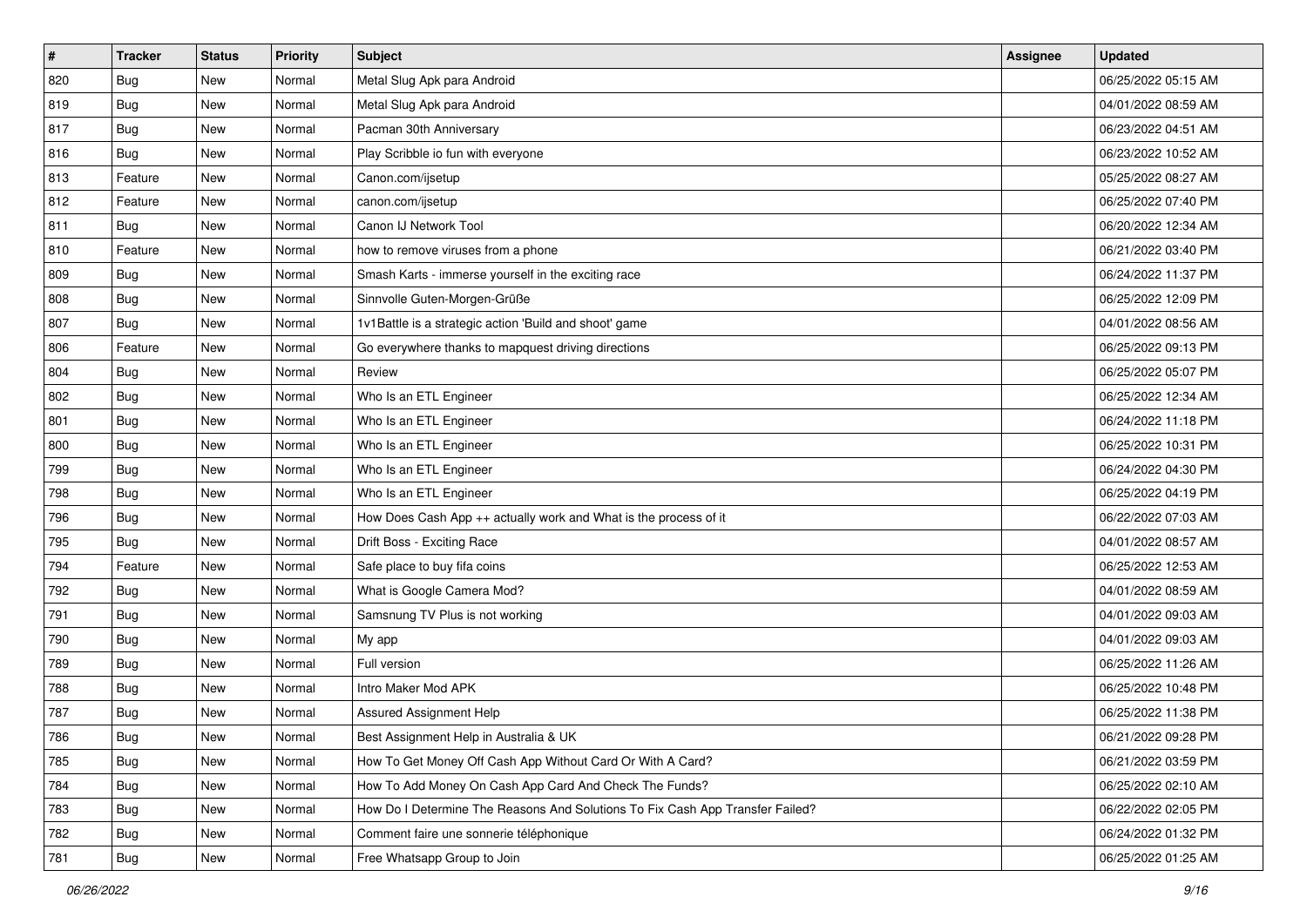| $\vert$ # | <b>Tracker</b> | <b>Status</b> | <b>Priority</b> | <b>Subject</b>                                                                                      | <b>Assignee</b> | <b>Updated</b>      |
|-----------|----------------|---------------|-----------------|-----------------------------------------------------------------------------------------------------|-----------------|---------------------|
| 777       | <b>Bug</b>     | New           | Normal          | Obtain driving instructions using Google Maps.                                                      |                 | 06/25/2022 11:21 AM |
| 776       | <b>Bug</b>     | New           | Normal          | Wibargain                                                                                           |                 | 06/17/2022 08:52 PM |
| 775       | <b>Bug</b>     | New           | Normal          | cash app                                                                                            |                 | 02/14/2022 08:20 AM |
| 774       | <b>Bug</b>     | New           | Normal          | Follow proper initiatives                                                                           |                 | 06/24/2022 09:27 AM |
| 773       | Bug            | New           | Normal          | Spades - Play online free                                                                           |                 | 06/25/2022 02:00 AM |
| 772       | <b>Bug</b>     | New           | Normal          | united airlines baggage policy                                                                      |                 | 06/24/2022 12:30 PM |
| 771       | <b>Bug</b>     | New           | Normal          | united airlines baggage policy                                                                      |                 | 06/24/2022 02:22 PM |
| 770       | <b>Bug</b>     | New           | Normal          | Canon IJ Network Tool                                                                               |                 | 06/25/2022 06:23 PM |
| 769       | <b>Bug</b>     | New           | Normal          | check my cash app                                                                                   |                 | 06/25/2022 04:55 AM |
| 768       | Bug            | New           | Normal          | Where can you buy best jackets online?                                                              |                 | 04/01/2022 09:05 AM |
| 767       | <b>Bug</b>     | New           | Normal          | apkmod                                                                                              |                 | 06/24/2022 03:02 PM |
| 766       | Bug            | New           | Normal          | Pobreflix Mod APK Review                                                                            |                 | 06/23/2022 01:39 AM |
| 765       | <b>Bug</b>     | New           | Normal          | Follow proper initiatives to check my cash app                                                      |                 | 06/25/2022 10:08 AM |
| 764       | <b>Bug</b>     | New           | Normal          | What is available to see what I can watch HBO Max?                                                  |                 | 06/24/2022 05:42 PM |
| 763       | <b>Bug</b>     | New           | High            | How to Make a Ringtone on Your iPhone                                                               |                 | 06/25/2022 10:31 PM |
| 762       | <b>Bug</b>     | New           | Normal          | How To Add Money To A Cash App Card If Struggling With Low Amount?                                  |                 | 06/24/2022 07:48 AM |
| 760       | <b>Bug</b>     | New           | Normal          | apkmod                                                                                              |                 | 05/20/2022 05:32 AM |
| 758       | <b>Bug</b>     | New           | Normal          | How Do I Study Consistently For Hours?                                                              |                 | 04/01/2022 09:01 AM |
| 757       | Bug            | New           | Normal          | Why Is Issue of Car Maintenance so Famous for the Consumers?                                        |                 | 04/01/2022 09:01 AM |
| 756       | Feature        | New           | Normal          | Your one-stop destination for the thesis writing service                                            |                 | 04/01/2022 09:01 AM |
| 754       | <b>Bug</b>     | New           | Normal          | Cómo descargar tonos gratis de teléfono celular                                                     |                 | 04/29/2022 05:26 AM |
| 753       | <b>Bug</b>     | New           | Normal          | onlineessaygrader                                                                                   |                 | 04/01/2022 09:01 AM |
| 752       | Bug            | New           | Normal          | Plagerism checker                                                                                   |                 | 04/01/2022 09:03 AM |
| 750       | <b>Bug</b>     | New           | Normal          | Create a Report Template                                                                            |                 | 04/01/2022 09:00 AM |
| 749       | Bug            | New           | Normal          | The Best Bubble Shooter Game for Android                                                            |                 | 04/01/2022 09:02 AM |
| 748       | Bug            | New           | Normal          | Il y a quelques façons d'obtenir des sonneries gratuites pour votre iPhone                          |                 | 04/01/2022 09:02 AM |
| 747       | <b>Bug</b>     | New           | Normal          | How to Install Tyflex Plus on Your Android Device                                                   |                 | 04/01/2022 09:02 AM |
| 744       | Bug            | New           | Normal          | Pixel Survive                                                                                       |                 | 04/01/2022 09:02 AM |
| 743       | <b>Bug</b>     | New           | Normal          | They promote 'pixel art' contests and a 'game jam' related to the work and figure of Carlos Casares |                 | 04/15/2022 09:12 PM |
| 742       | Bug            | New           | Normal          | How Long Does Cash App Support Take To Respond For A Better Support?                                |                 | 06/25/2022 11:00 PM |
| 741       | <b>Bug</b>     | New           | Normal          | <b>Blockchain Technology Solutions</b>                                                              |                 | 04/01/2022 09:02 AM |
| 740       | Feature        | New           | Normal          | Online Thesis Help USA                                                                              |                 | 06/25/2022 09:42 AM |
| 739       | Bug            | New           | Normal          | law dissertation help                                                                               |                 | 04/01/2022 09:02 AM |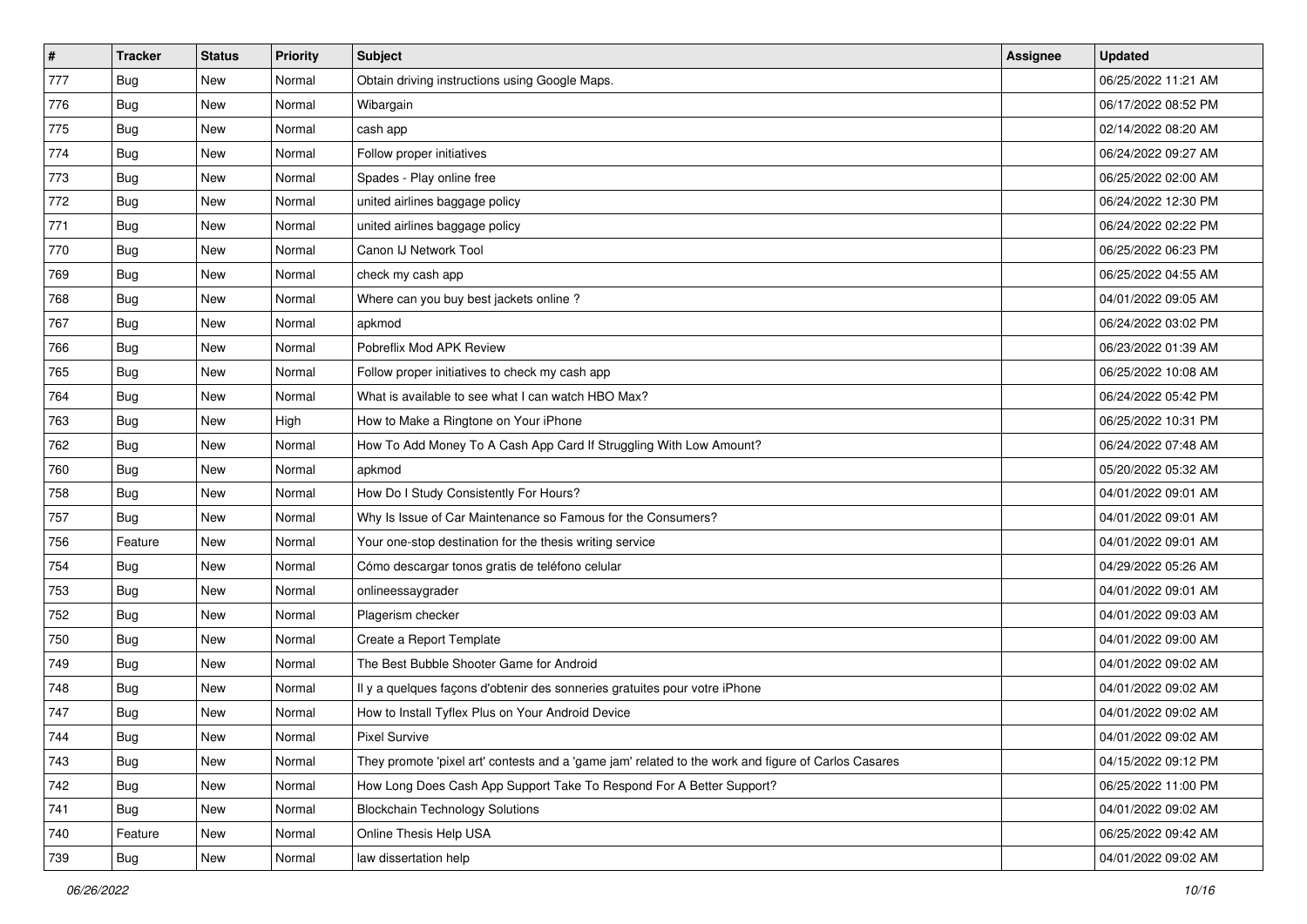| $\vert$ # | <b>Tracker</b> | <b>Status</b> | Priority | <b>Subject</b>                                                                      | <b>Assignee</b> | <b>Updated</b>      |
|-----------|----------------|---------------|----------|-------------------------------------------------------------------------------------|-----------------|---------------------|
| 738       | <b>Bug</b>     | New           | Normal   | How Much Amount Do I Get Using The Referral Code For Cash App?                      |                 | 04/01/2022 09:03 AM |
| 737       | <b>Bug</b>     | New           | Normal   | How Do I Talk To A Live Person At Facebook If Anything Is Doubtful?                 |                 | 04/01/2022 09:20 AM |
| 736       | <b>Bug</b>     | New           | Normal   | I Want to Edit in My Website (transfer-factor.net) Unfortunately, Unable to Edit It |                 | 06/24/2022 07:32 AM |
| 735       | <b>Bug</b>     | New           | Normal   | A quick fix of how to get money back from cash app stocks                           |                 | 06/25/2022 02:59 PM |
| 734       | Bug            | New           | Normal   | DR. STRANGE: Multiverse of Scheduling Madness!                                      |                 | 04/01/2022 09:33 AM |
| 733       | <b>Bug</b>     | New           | Normal   | How does one go about getting a book deal?                                          |                 | 04/01/2022 09:33 AM |
| 732       | <b>Bug</b>     | New           | Normal   | Get rectifications steps about why cash app transfer failed                         |                 | 04/01/2022 09:33 AM |
| 731       | <b>Bug</b>     | New           | Normal   | Avail Of Cash App Customer Service If Unable To Down Cash App Mobile App?           |                 | 06/25/2022 08:36 PM |
| 730       | <b>Bug</b>     | New           | Normal   | Canon IJ Network Tool                                                               |                 | 04/01/2022 09:33 AM |
| 729       | Bug            | New           | Normal   | Canon IJ Network Tool                                                               |                 | 04/01/2022 09:33 AM |
| 728       | <b>Bug</b>     | New           | Normal   | Will Cash App refund money if scammed? Hitches With Optimum Ease                    |                 | 04/01/2022 09:33 AM |
| 726       | <b>Bug</b>     | New           | Normal   | Mobile Application Development Services                                             |                 | 06/25/2022 06:02 AM |
| 725       | Feature        | New           | Normal   | What are memo writing services design                                               |                 | 06/24/2022 06:24 AM |
| 724       | <b>Bug</b>     | New           | Normal   | Dial Chime Customer support number for a quick response                             |                 | 06/25/2022 10:58 AM |
| 721       | <b>Bug</b>     | New           | Normal   | Cómo instalar un Mod Apk                                                            |                 | 06/24/2022 09:39 PM |
| 720       | <b>Bug</b>     | New           | Normal   | How does Cash App Phone Number provide a quick treatment?                           |                 | 06/25/2022 02:32 PM |
| 719       | <b>Bug</b>     | New           | Normal   | How Do I Send \$5000 Through Cash App Account With Ease?                            |                 | 06/24/2022 07:15 PM |
| 717       | <b>Bug</b>     | New           | Normal   | Disney Plus Apk - Watch Movies and TV Shows on Your Device                          |                 | 06/24/2022 12:00 PM |
| 716       | <b>Bug</b>     | New           | Normal   | La celebración de un BabyShower.                                                    |                 | 06/25/2022 06:52 PM |
| 715       | <b>Bug</b>     | New           | Normal   | Puppy Playtime Descargar gratis                                                     |                 | 06/25/2022 12:10 PM |
| 714       | <b>Bug</b>     | New           | Normal   | Cuevana 3 Premium - Enjoy Your Favorite Movies and TV Shows on Your Smart TV        |                 | 06/24/2022 01:19 PM |
| 712       | <b>Bug</b>     | New           | Normal   | <b>Tips and Tricks</b>                                                              |                 | 06/24/2022 04:19 PM |
| 711       | Bug            | New           | Normal   | Human Fall Flat Apk Download                                                        |                 | 06/25/2022 09:44 AM |
| 710       | <b>Bug</b>     | New           | Normal   | Take Necessary Assistance If You Are Unable Activate Cash App Card                  |                 | 06/25/2022 09:26 PM |
| 709       | Bug            | New           | Normal   | How To Load Cash App Card At Walmart Without Having To Face Any Hassle?             |                 | 06/25/2022 05:02 PM |
| 708       | Bug            | New           | Normal   | Efficient ways to proceed with the cash app dispute process?                        |                 | 06/26/2022 12:08 AM |
| 706       | <b>Bug</b>     | New           | Normal   | How Can You Cancel A Cash App Payment Without Any Prior Information?                |                 | 04/01/2022 09:30 AM |
| 705       | I Bug          | New           | Normal   | wuxiaworld                                                                          |                 | 06/17/2022 04:54 PM |
| 704       | Bug            | New           | Normal   | Reach support team of Chime Customer Service for instant help                       |                 | 06/25/2022 07:25 PM |
| 703       | <b>Bug</b>     | New           | Normal   | For real-time help, dial Facebook customer service number                           |                 | 06/25/2022 02:00 PM |
| 702       | <b>Bug</b>     | New           | Normal   | Avail Chime Customer Service to know How To Get Chime Bank Statement                |                 | 06/21/2022 08:32 AM |
| 701       | <b>Bug</b>     | New           | Normal   | Why Law Essay Helper UK is Necessary?                                               |                 | 06/24/2022 03:17 PM |
| 700       | Bug            | New           | Normal   | Cómo descargar Poppy Playtime                                                       |                 | 04/01/2022 09:30 AM |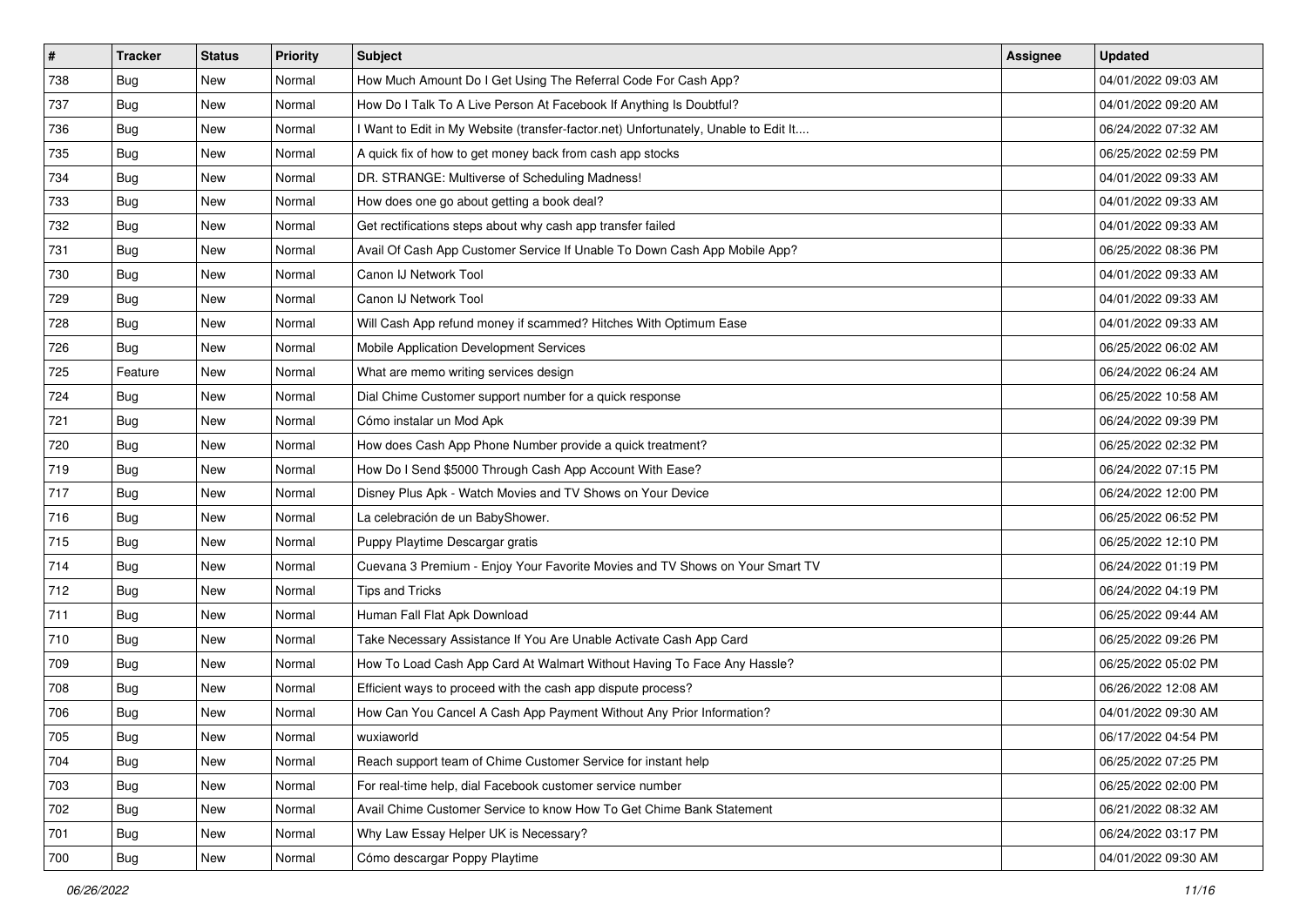| $\sharp$ | <b>Tracker</b> | <b>Status</b> | <b>Priority</b> | Subject                                                               | <b>Assignee</b> | <b>Updated</b>      |
|----------|----------------|---------------|-----------------|-----------------------------------------------------------------------|-----------------|---------------------|
| 699      | <b>Bug</b>     | New           | Normal          | Would you be able to utilize Cash App Twitch?                         |                 | 06/25/2022 05:16 PM |
| 698      | Feature        | New           | Normal          | Connect with cash app representative to ask about cash app flip scam  |                 | 04/04/2022 08:07 PM |
| 697      | Bug            | New           | Normal          | How to Descargar Pura TV For Android                                  |                 | 06/25/2022 06:01 AM |
| 696      | Bug            | New           | Normal          | How to Install the TuMangaOnline App                                  |                 | 06/25/2022 07:31 PM |
| 695      | Bug            | New           | Normal          | Refer Listas IPTV Apk                                                 |                 | 06/25/2022 08:23 PM |
| 693      | Feature        | New           | Normal          | How To Get My Money Back From The Cash App To Your Wallet?            |                 | 06/23/2022 02:32 PM |
| 692      | Bug            | New           | Normal          | Esports 888b                                                          |                 | 06/12/2022 10:04 AM |
| 691      | <b>Bug</b>     | New           | Normal          | tea garden dublin                                                     |                 | 04/01/2022 09:31 AM |
| 690      | Bug            | New           | Normal          | campervan hire                                                        |                 | 06/25/2022 01:32 AM |
| 689      | Bug            | New           | Normal          | How to use twitch.tv/activate?                                        |                 | 06/25/2022 12:12 PM |
| 688      | <b>Bug</b>     | New           | Normal          | How to use twitch.tv/activate?                                        |                 | 06/24/2022 04:16 AM |
| 687      | Bug            | New           | Normal          | How to use twitch ty/activate?                                        |                 | 06/25/2022 10:58 AM |
| 686      | Bug            | New           | Normal          | Welcome To The Most Demandable Mahipalpur Escorts Agency              |                 | 06/25/2022 09:59 PM |
| 684      | Bug            | New           | Normal          | Difference between paper map and online map                           |                 | 06/25/2022 06:57 AM |
| 683      | Feature        | New           | Normal          | Game creation                                                         |                 | 06/25/2022 11:12 AM |
| 682      | Bug            | New           | Normal          | Does Facebook customer service live chat allow to speak with someone? |                 | 06/25/2022 11:38 PM |
| 681      | Feature        | New           | High            | <b>Online Class</b>                                                   |                 | 06/22/2022 01:12 PM |
| 680      | Feature        | New           | Normal          | Word Jewels 2                                                         |                 | 06/25/2022 02:46 AM |
| 679      | Bug            | New           | Normal          | Word Finder helps you to play word games better                       |                 | 04/01/2022 09:34 AM |
| 678      | Bug            | New           | Normal          | How to be a winner in buidnow gg                                      |                 | 06/24/2022 06:57 AM |
| 677      | <b>Bug</b>     | New           | Normal          | Logo Design Services Near Me                                          |                 | 06/24/2022 08:52 AM |
| 676      | Bug            | New           | Normal          | Does Facebook customer service live chat allow to speak with someone? |                 | 04/01/2022 09:39 AM |
| 675      | Bug            | New           | Normal          | What Are Smart Tactics To Fix Cash App Transfer Failed Hurdles?       |                 | 06/16/2022 04:37 AM |
| 673      | <b>Bug</b>     | New           | Normal          | Learn the basics of pixel art - Clear grid                            |                 | 06/25/2022 11:24 PM |
| 672      | Bug            | New           | Normal          | The easiest way to delete ringtones on iPhone                         |                 | 06/25/2022 10:02 AM |
| 670      | Bug            | New           | Normal          | JTWhatsApp Apk - The New and Improved WhatsApp                        |                 | 06/17/2022 04:36 PM |
| 669      | Feature        | New           | Normal          | Nursing Assignment Help                                               |                 | 06/25/2022 12:41 PM |
| 668      | Bug            | New           | Normal          | Get to know Cash App Refund Process here                              |                 | 06/25/2022 08:53 PM |
| 667      | <b>Bug</b>     | New           | Normal          | What Is a Ringtone?                                                   |                 | 06/25/2022 02:04 PM |
| 666      | <b>Bug</b>     | New           | Normal          | 470+ pages à colorier de Noël                                         |                 | 06/25/2022 11:44 PM |
| 665      | Feature        | New           | Normal          | Look for a dedicated help with finance assignment                     |                 | 06/24/2022 12:47 PM |
| 664      | <b>Bug</b>     | New           | Normal          | Tea TV Apk Download - The Best Way to Watch Movies Offline            |                 | 06/24/2022 08:01 PM |
| 662      | <b>Bug</b>     | New           | Normal          | Oreo TV Download - The Easiest Way to Watch Live TV                   |                 | 06/24/2022 05:18 PM |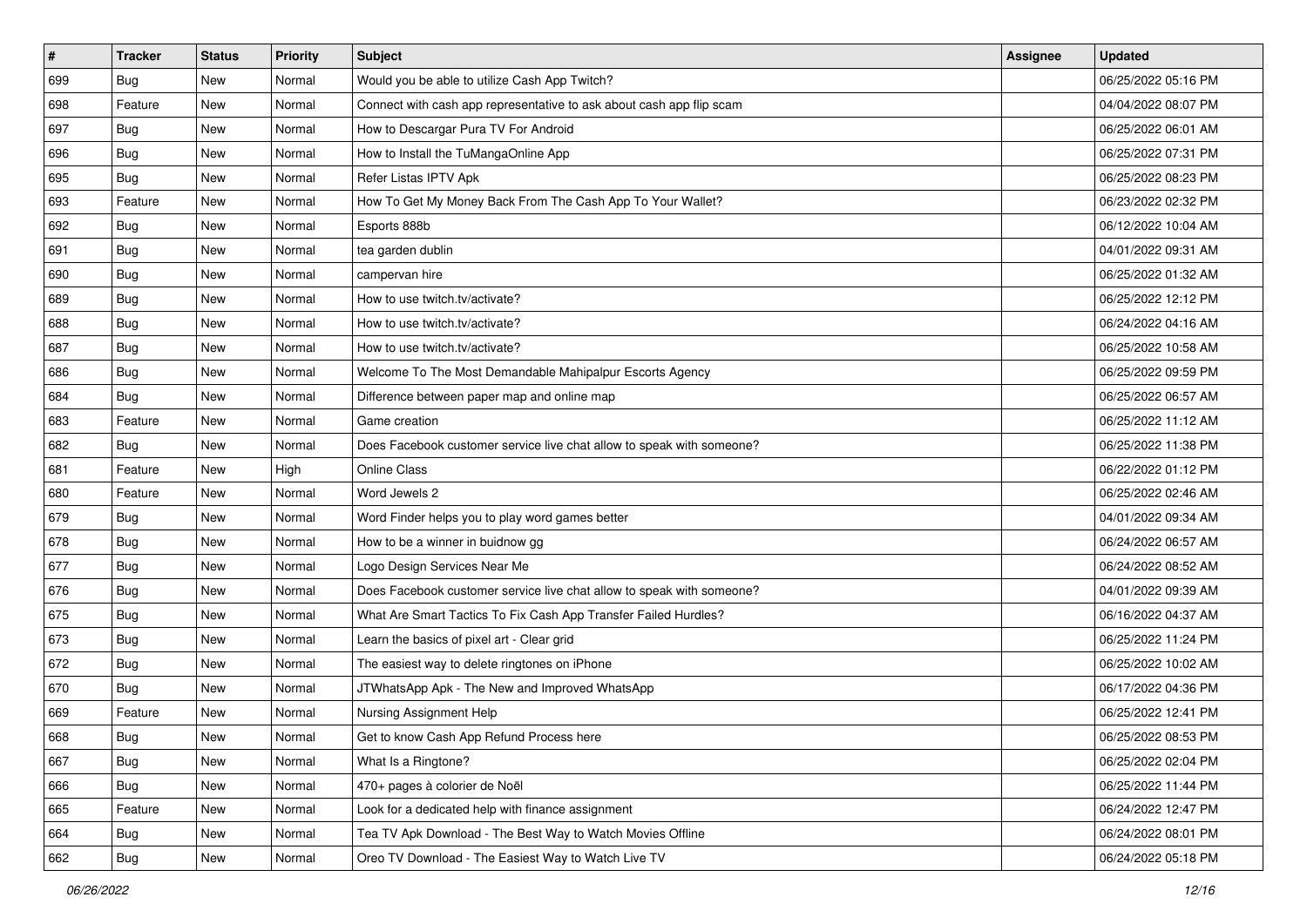| $\sharp$ | <b>Tracker</b> | <b>Status</b> | Priority | <b>Subject</b>                                                                   | <b>Assignee</b> | <b>Updated</b>      |
|----------|----------------|---------------|----------|----------------------------------------------------------------------------------|-----------------|---------------------|
| 661      | <b>Bug</b>     | New           | Normal   | Turbo VPN MOD APK Download                                                       |                 | 06/24/2022 08:51 AM |
| 660      | <b>Bug</b>     | New           | Normal   | Anchovies Nutrition Facts And Health Benefits                                    |                 | 04/01/2022 09:40 AM |
| 659      | Bug            | New           | Normal   | Olive Oil Properties And Health Benefits                                         |                 | 06/24/2022 08:09 AM |
| 658      | Bug            | New           | Normal   | Watermelon Nutrition Facts And Health Benefits                                   |                 | 06/25/2022 08:47 PM |
| 657      | Bug            | New           | Normal   | Coconut Nutrition Facts And Health Benefits                                      |                 | 06/24/2022 01:49 PM |
| 656      | <b>Bug</b>     | New           | Normal   | Kiwi Nutrition Facts And Health Benefits                                         |                 | 06/23/2022 05:18 PM |
| 655      | Bug            | New           | Normal   | <b>Eggplant Health Benefits</b>                                                  |                 | 06/24/2022 05:17 AM |
| 654      | Feature        | New           | Normal   | Peach Health Benefits                                                            |                 | 06/23/2022 05:34 AM |
| 653      | Bug            | New           | Normal   | Jujube (Jinjoles): Properties And Health Benefits                                |                 | 06/25/2022 03:18 PM |
| 652      | Bug            | New           | Normal   | Sesame Health Benefits                                                           |                 | 06/21/2022 06:52 AM |
| 651      | <b>Bug</b>     | New           | Normal   | Salmon Health Benefits                                                           |                 | 06/25/2022 07:05 AM |
| 650      | Bug            | New           | Normal   | <b>Cherries Health Benefits</b>                                                  |                 | 06/24/2022 08:07 AM |
| 649      | Feature        | New           | Normal   | Pear Health Benefits                                                             |                 | 06/25/2022 10:14 PM |
| 648      | Feature        | New           | Normal   | <b>Plum Health Benefits</b>                                                      |                 | 06/26/2022 12:08 AM |
| 647      | Feature        | New           | Normal   | <b>Cranberry Health Benefits</b>                                                 |                 | 06/25/2022 09:21 PM |
| 646      | Feature        | New           | Normal   | Collaborative Research Group                                                     |                 | 04/01/2022 09:36 AM |
| 645      | Bug            | New           | Normal   | thong tin chinh xac nhat hom nay                                                 |                 | 06/25/2022 04:16 AM |
| 644      | Bug            | New           | Normal   | <b>TeaTV App Review</b>                                                          |                 | 06/24/2022 02:20 PM |
| 643      | Bug            | New           | Normal   | Oreo TV Apk Download                                                             |                 | 06/25/2022 10:46 PM |
| 642      | Bug            | New           | Normal   | thong tin thoi tiet ngay hom nay                                                 |                 | 06/24/2022 04:48 PM |
| 641      | <b>Bug</b>     | New           | Normal   | Get Best Economics Dissertation Writing Service                                  |                 | 06/25/2022 10:04 AM |
| 640      | Bug            | New           | Normal   | play game with me                                                                |                 | 06/24/2022 08:20 PM |
| 639      | Bug            | New           | Normal   | thong tin chinh xac                                                              |                 | 06/24/2022 02:43 PM |
| 638      | Bug            | New           | Normal   | Run 3 game                                                                       |                 | 06/25/2022 12:48 PM |
| 637      | Feature        | New           | Normal   | Why do the Outlook rules not work in my account?                                 |                 | 06/25/2022 12:51 AM |
| 636      | Bug            | New           | Normal   | What is the most popular furniture color?                                        |                 | 06/25/2022 04:57 PM |
| 635      | Bug            | New           | Normal   | Buy Steroids Online with OurMedicnes.com   Best Quality Steroids                 |                 | 06/26/2022 12:01 AM |
| 634      | Bug            | New           | Normal   | Buy Vidalista Tablets (Tadalafil) at [\$25 OFF + Free Shipping] Vidalistatablets |                 | 06/25/2022 04:00 PM |
| 633      | <b>Bug</b>     | New           | Normal   | How i can i solve my issue                                                       |                 | 04/01/2022 09:38 AM |
| 632      | Bug            | New           | Normal   | CheapestMedsShop   100% Safe Medicines Online in UK & AUS.                       |                 | 06/23/2022 05:23 AM |
| 631      | <b>Bug</b>     | New           | Normal   | How Can I Load Cash App Card at Walmart straight away?                           |                 | 04/01/2022 09:38 AM |
| 630      | Bug            | New           | Normal   | How Can I Load Cash App Card at Walmart straight away?                           |                 | 06/26/2022 12:04 AM |
| 629      | <b>Bug</b>     | New           | Normal   | How Can I Load Cash App Card at Walmart straight away?                           |                 | 06/24/2022 07:55 PM |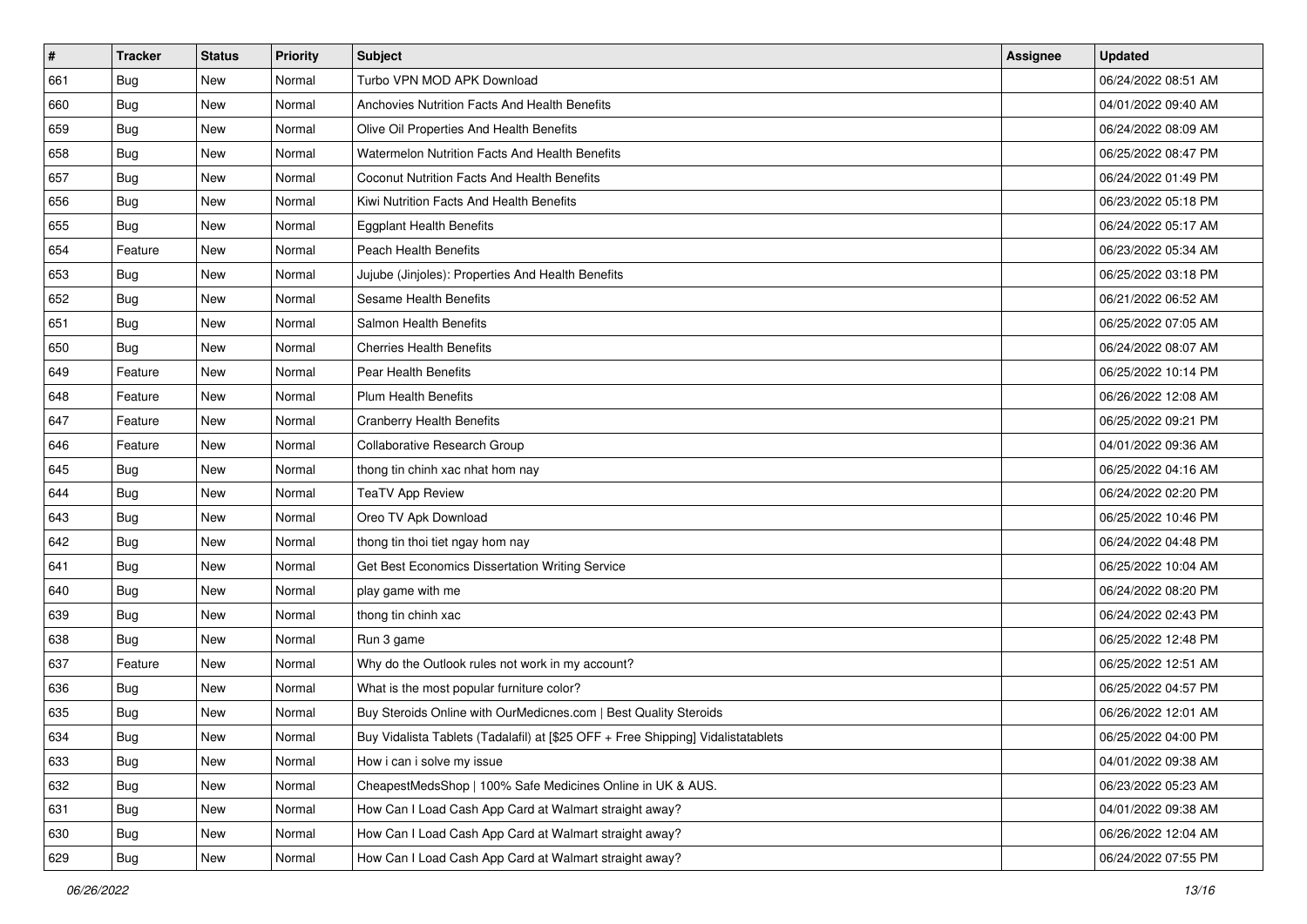| $\sharp$ | <b>Tracker</b> | <b>Status</b> | <b>Priority</b> | <b>Subject</b>                                                                                                                                                                                                                                                        | Assignee | <b>Updated</b>      |
|----------|----------------|---------------|-----------------|-----------------------------------------------------------------------------------------------------------------------------------------------------------------------------------------------------------------------------------------------------------------------|----------|---------------------|
| 628      | Bug            | New           | Normal          | CV reviewing services!                                                                                                                                                                                                                                                |          | 06/24/2022 01:53 PM |
| 627      | <b>Bug</b>     | New           | Normal          | <b>HELO</b>                                                                                                                                                                                                                                                           |          | 06/25/2022 01:05 AM |
| 625      | Bug            | New           | Normal          | The best free online driving directions tool                                                                                                                                                                                                                          |          | 04/01/2022 09:28 AM |
| 624      | Bug            | New           | Normal          | Use go with the Driving Directions for your go                                                                                                                                                                                                                        |          | 06/21/2022 04:54 AM |
| 623      | Bug            | New           | Normal          | Listen to online radio stations for mobile phones                                                                                                                                                                                                                     |          | 06/24/2022 08:21 PM |
| 622      | <b>Bug</b>     | New           | Normal          | CheapestMedsShop   100% Safe Medicines Online in UK & AUS.                                                                                                                                                                                                            |          | 06/24/2022 07:10 PM |
| 621      | Bug            | New           | Normal          | Buy All Modafinil & Armodafinil Tablets @Buy Modafinil US                                                                                                                                                                                                             |          | 06/24/2022 09:26 AM |
| 620      | <b>Bug</b>     | New           | Normal          | Viagra Meds: Fastest & Quick Delivery On Your Doorstep - USA                                                                                                                                                                                                          |          | 06/23/2022 12:03 AM |
| 619      | <b>Bug</b>     | New           | Normal          | Online Trusted Medicine Store in US for Health - Genericmedsupply                                                                                                                                                                                                     |          | 06/25/2022 01:55 PM |
| 618      | Bug            | New           | Normal          | Buy Steroids Online with OurMedicnes.com   Best Quality Steroids                                                                                                                                                                                                      |          | 06/26/2022 12:42 AM |
| 617      | <b>Bug</b>     | New           | Normal          | Buy Vidalista Tablets (Tadalafil) at [\$25 OFF + Free Shipping] Vidalistatablets                                                                                                                                                                                      |          | 06/24/2022 05:14 PM |
| 616      | Bug            | New           | Normal          | Buy Anavar Tablets   Anavar For Sale in USA, UK & Australia                                                                                                                                                                                                           |          | 06/24/2022 03:52 PM |
| 615      | Bug            | New           | Normal          | CheapestMedsShop   100% Safe Medicines Online in USA UK & AUS.                                                                                                                                                                                                        |          | 06/25/2022 08:36 PM |
| 614      | <b>Bug</b>     | New           | Normal          | Como baixar o MOD APK no celular                                                                                                                                                                                                                                      |          | 06/22/2022 04:46 AM |
| 613      | <b>Bug</b>     | New           | Normal          | Buy Aspadol 100mg Tab Online in US, UK, AU   Erospharmacy                                                                                                                                                                                                             |          | 06/25/2022 08:32 PM |
| 612      | Bug            | New           | Normal          | Luxury Slingshot Rental                                                                                                                                                                                                                                               |          | 06/24/2022 09:09 AM |
| 611      | Feature        | New           | Normal          | Buy All Modafinil & Armodafinil Tablets @Buy Modafinil US                                                                                                                                                                                                             |          | 06/25/2022 12:31 AM |
| 610      | Feature        | New           | Normal          | CheapestMedsShop 100% Safe Medicines Online in USA UK & AUS.                                                                                                                                                                                                          |          | 06/24/2022 11:23 PM |
| 609      | Bug            | New           | High            | Online Trusted Medicine Store in US for Health - Genericmedsupply                                                                                                                                                                                                     |          | 06/24/2022 01:44 AM |
| 608      | Feature        | New           | Normal          | How To Do Hotmail Password Reset Without Phone Number?                                                                                                                                                                                                                |          | 04/01/2022 09:22 AM |
| 607      | Bug            | New           | Normal          | Vex 5                                                                                                                                                                                                                                                                 |          | 04/01/2022 09:22 AM |
| 605      | Feature        | New           | Normal          | What will the future of logo design be like?                                                                                                                                                                                                                          |          | 06/25/2022 03:02 AM |
| 604      | Bug            | New           | Normal          | <b>Idle Game Online</b>                                                                                                                                                                                                                                               |          | 06/24/2022 06:16 PM |
| 603      | <b>Bug</b>     | New           | Normal          | Premiere gratuito da lista de IPTV                                                                                                                                                                                                                                    |          | 06/24/2022 05:30 PM |
| 600      | Bug            | New           | Normal          | Play Store Pro                                                                                                                                                                                                                                                        |          | 06/25/2022 08:17 PM |
| 599      | Bug            | New           | Normal          | Do you know how to delete cash app account from your computer?                                                                                                                                                                                                        |          | 06/24/2022 10:42 AM |
| 598      | <b>Bug</b>     | New           | Normal          | Universo s / f Download                                                                                                                                                                                                                                               |          | 06/25/2022 03:38 PM |
| 597      | I Bug          | New           | Normal          | Universo s / f Download                                                                                                                                                                                                                                               |          | 06/24/2022 05:18 PM |
| 596      | <b>Bug</b>     | New           | Normal          | Kids Games                                                                                                                                                                                                                                                            |          | 04/01/2022 09:18 AM |
| 595      | Bug            | New           | Normal          | RFM Online - une révolution dans la gestion de l'identité numérique                                                                                                                                                                                                   |          | 06/25/2022 06:29 AM |
| 594      | Feature        | New           | Normal          | How does research proposal help online make it easy for me?                                                                                                                                                                                                           |          | 06/23/2022 04:40 PM |
| 593      | <b>Bug</b>     | New           | Normal          | Eiffel Spark Ultimate C2 SN series is a fully synthetic range of advanced performance engine oils blended in high<br>performance fully synthetic (PAO - polyalphaolefin) basestocks fortified with advanced technology additive system,<br>specifically formulated to |          | 06/25/2022 09:51 AM |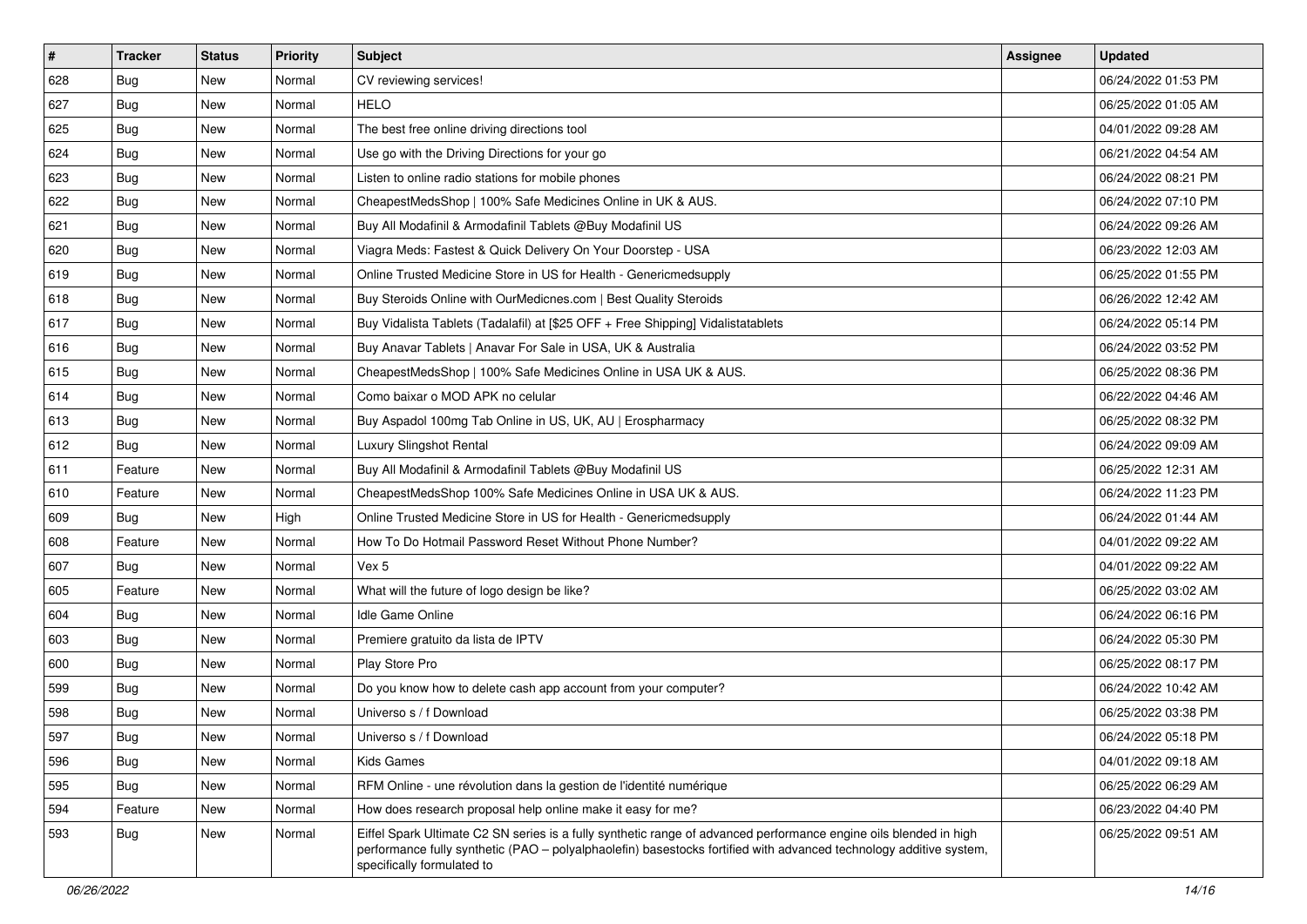| $\sharp$ | <b>Tracker</b> | <b>Status</b> | <b>Priority</b> | Subject                                                                   | <b>Assignee</b> | <b>Updated</b>      |
|----------|----------------|---------------|-----------------|---------------------------------------------------------------------------|-----------------|---------------------|
| 592      | <b>Bug</b>     | New           | Normal          | Deezer Premium APK - Baixe músicas de qualquer lugar do mundo de graça    |                 | 06/24/2022 12:00 PM |
| 591      | Bug            | New           | Normal          | How To Find Facebook Modifications For Your Spotify Premium Apk?          |                 | 06/19/2022 06:07 AM |
| 590      | Bug            | New           | Normal          | Follow proper initiatives to check my cash app card balance:              |                 | 06/25/2022 04:29 PM |
| 589      | <b>Bug</b>     | New           | Normal          | How can I get the cash app phone number of customer support?              |                 | 06/24/2022 08:57 PM |
| 588      | Bug            | New           | Normal          | YouTube Vanced Apk Manager App - Como instalá-lo                          |                 | 06/25/2022 12:21 PM |
| 587      | <b>Bug</b>     | New           | Normal          | Why Picsart Pro Offers Great Features                                     |                 | 06/26/2022 12:18 AM |
| 586      | Bug            | New           | Normal          | Best Modifications For Your Mobile Phone                                  |                 | 06/24/2022 08:48 AM |
| 585      | Bug            | New           | Normal          | What is cash app help number?                                             |                 | 04/01/2022 09:18 AM |
| 584      | Bug            | New           | Normal          | Want the cash app customer service number to check balance?               |                 | 06/25/2022 02:30 PM |
| 583      | <b>Bug</b>     | New           | High            | Need the Cash app customer service phone number?                          |                 | 06/25/2022 11:18 PM |
| 581      | <b>Bug</b>     | New           | Normal          | E-Learning Course Help                                                    |                 | 06/24/2022 05:18 PM |
| 577      | Bug            | New           | Normal          | Follow these easy steps to make Admiral Casino Login                      |                 | 06/24/2022 05:34 PM |
| 576      | Bug            | New           | Normal          | So laden Sie ein Instagram-Bild herunter                                  |                 | 06/23/2022 09:23 AM |
| 574      | <b>Bug</b>     | New           | Normal          | How to fix the Epson printer offline issue due to a wired connection?     |                 | 06/24/2022 06:23 PM |
| 573      | <b>Bug</b>     | New           | Normal          | Experimente lo mejor en la aplicación Apk de juegos gratis                |                 | 06/24/2022 02:32 PM |
| 568      | Bug            | New           | Normal          | Instale a versão mais recente do YouTube Premium                          |                 | 06/24/2022 08:51 PM |
| 567      | <b>Bug</b>     | New           | Normal          | Singapore assignment help                                                 |                 | 06/25/2022 05:20 PM |
| 566      | Bug            | New           | Normal          | Kinemaster Pro Download - los App Review                                  |                 | 04/01/2022 09:27 AM |
| 565      | <b>Bug</b>     | New           | Normal          | How To Install RepelisPlus On Your Android Phone?                         |                 | 06/24/2022 11:27 PM |
| 564      | Bug            | New           | Normal          | How To Install RepelisPlus On Your Android Phone?                         |                 | 06/25/2022 06:46 PM |
| 563      | Bug            | <b>New</b>    | Normal          | Understanding the Difference Between Free and Paid Mod Apks               |                 | 06/26/2022 12:15 AM |
| 562      | Bug            | New           | Normal          | Learn Basic Mahjong Rules                                                 |                 | 06/23/2022 12:48 AM |
| 561      | Bug            | New           | Normal          | Enjoy the Full YouTube Premium Experience With YouTube Premium Membership |                 | 06/24/2022 11:10 AM |
| 560      | <b>Bug</b>     | New           | Normal          | Whatsapp Aero - Make Your Phone Auto Connect                              |                 | 04/01/2022 09:28 AM |
| 559      | Bug            | New           | High            | What Are Permission For Applications like Facebook Sending MMS?           |                 | 06/24/2022 10:07 AM |
| 558      | Feature        | New           | Normal          | <b>Stunning Classic Sofas</b>                                             |                 | 06/25/2022 11:46 PM |
| 557      | Feature        | New           | Normal          | <b>Business Law Assignment Help</b>                                       |                 | 06/24/2022 10:05 AM |
| 556      | <b>Bug</b>     | New           | Normal          | Play Game Mod Apk With Your Friends                                       |                 | 06/25/2022 02:31 PM |
| 555      | Bug            | New           | Normal          | web design development in hyderabad                                       |                 | 06/24/2022 06:49 PM |
| 554      | <b>Bug</b>     | New           | Normal          | XvideoStudio Video Editor APK Free Download on TechToDown                 |                 | 06/24/2022 08:26 AM |
| 553      | Bug            | New           | Normal          | Cinema HD APK - Free Movie Enjoyment App on Android                       |                 | 06/23/2022 02:21 AM |
| 552      | Feature        | New           | Normal          | Radio rfm and the benefits of radio rfm                                   |                 | 06/25/2022 08:02 PM |
| 551      | <b>Bug</b>     | New           | Normal          | Why Do Students Need Online Best Dissertation Writing Services?           |                 | 06/22/2022 05:53 PM |